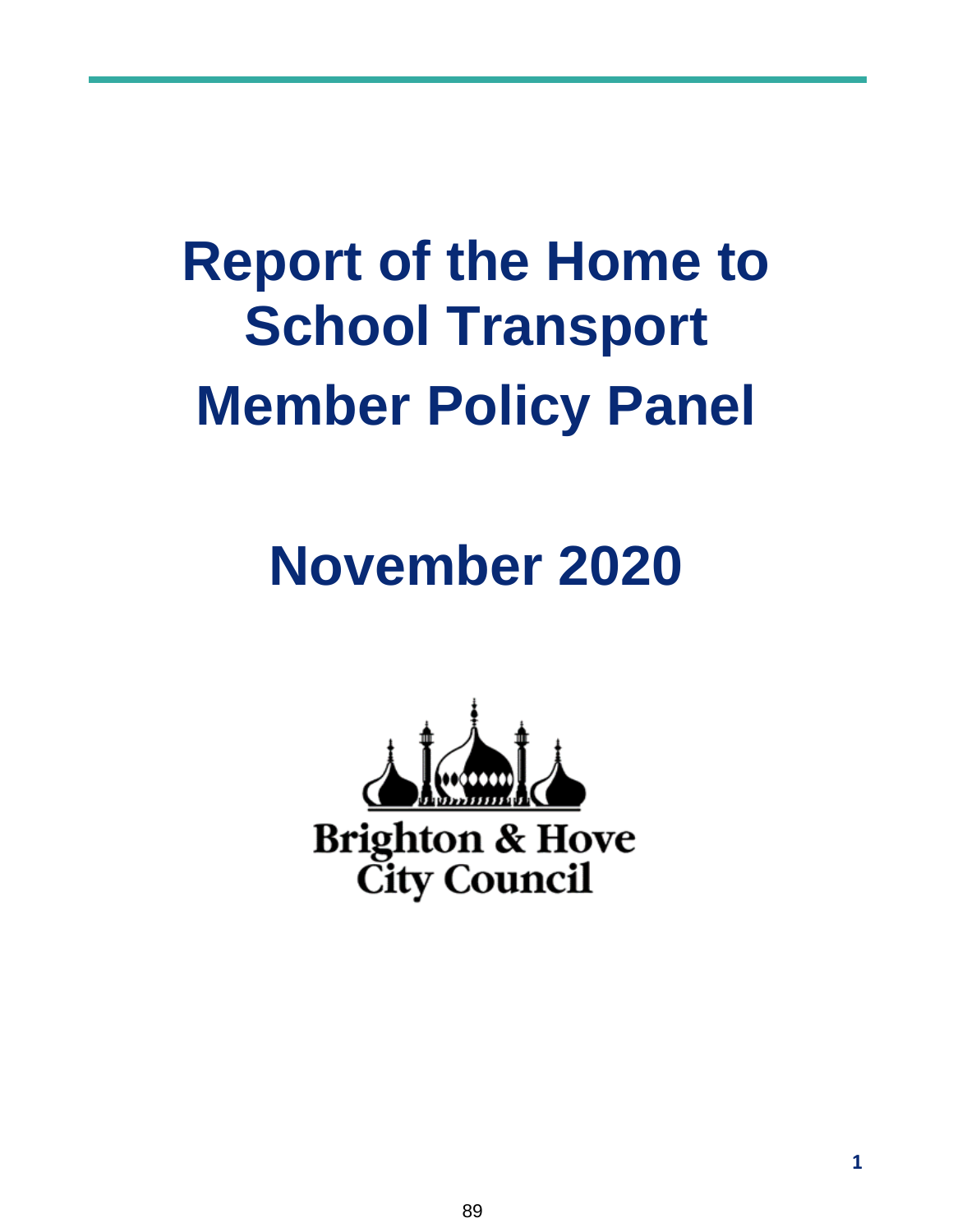## **Contents:**

| <b>Item</b>                                      | <b>Page Number</b> |
|--------------------------------------------------|--------------------|
| <b>Background and context</b>                    | 3                  |
| <b>Reflections, findings and recommendations</b> |                    |
| <b>Governance</b>                                | 7                  |
| <b>Stakeholder feedback</b>                      | 9                  |
| <b>Procurement</b>                               | 10                 |
| - Continuous service improvement                 | 11                 |
| <b>Conclusion</b>                                | 13                 |
| <b>Appendices:</b>                               |                    |
| 1. Terms of reference for the MPP                | 14                 |
| 2. Timeline of MPP meetings                      | 16                 |

**3. Letter from Panel to parents and carers 17 4. LGA report …………………………………… …..19**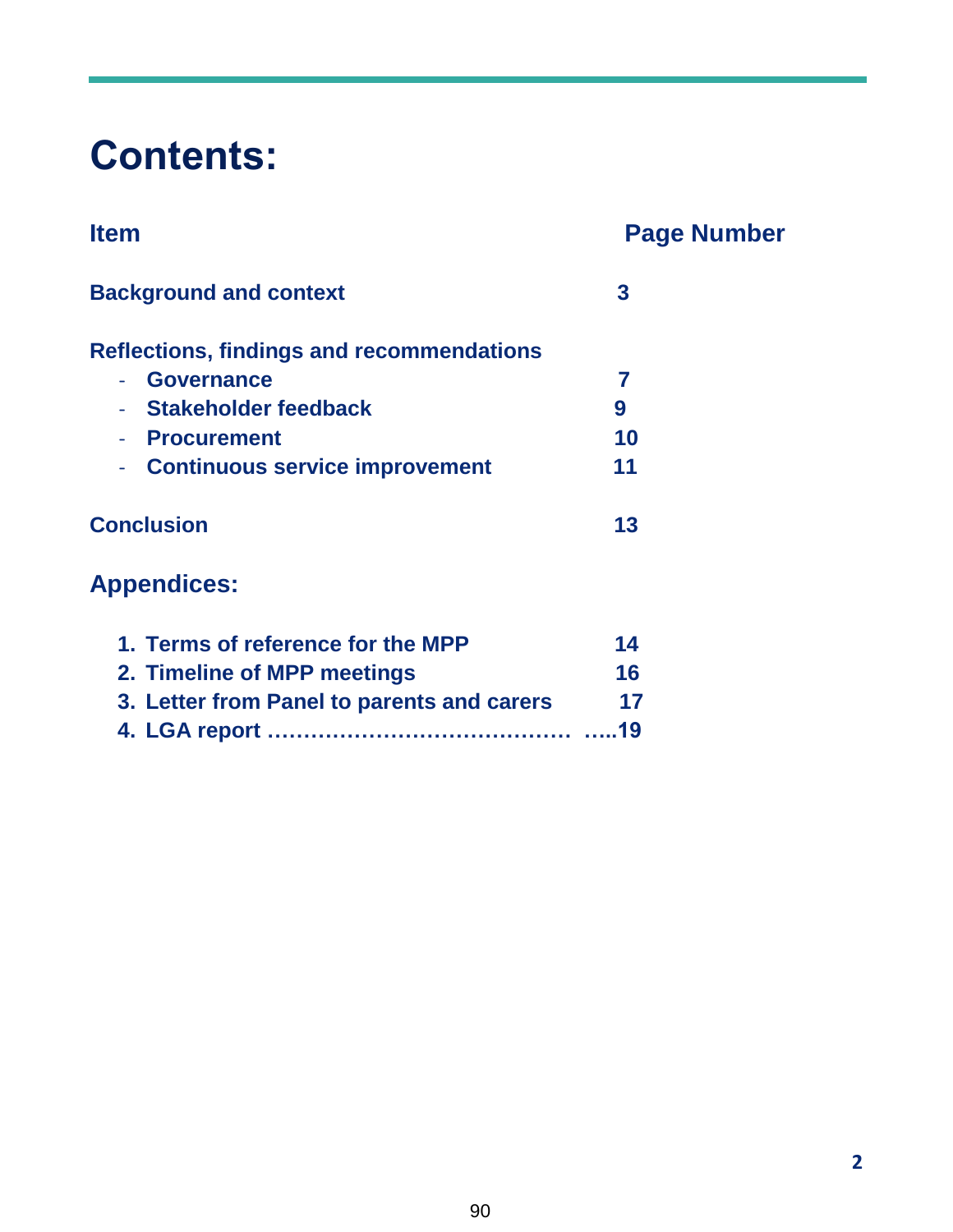## **Background and Context**

#### **Background**

In 2017, Home to School Transport (HTST) was identified as a service that needed review. This was for a variety of reasons, including an overspent budget and a reliance on a small number of providers. Work to change this began in 2018.

Members looked at this in June 2018, through the Procurement Advisory Board, and later at the Policy and Resources Committee in October 2018.

The change in contract created huge challenges for schools, operators and perhaps most importantly, children and families. The crisis hit in September, and the small HTST front-line staff did everything they could to address the consequences. The service was not placed on the council's strategic risk register until March 2020, by which time the first independent review had already reported on the circumstances that had led to failure. Its recommendations included significant learning points for the council as a whole on improving the practice and governance of change projects and programmes.

#### Local Government Association (LGA) independent review

Appendix 4 provides the full report produced by the LGA review team.

Members of the Children, Young People and Skills Committee (CYPS) were informed at their meeting on the 16th September 2019 that an independent review of the HTST service would take place. This was due to the significant concerns raised by members and stakeholders about the delivery of the council's HTST arrangements. The LGA was commissioned to undertake this piece of work and the Independent Review team arrived in Brighton and Hove on the 28<sup>th</sup> January 2020 for a three-day onsite visit.

The review focused on:

- 1. Procurement of consultants working on HTST service
- 2. The Dynamic Purchasing System and Procurement of Operators
- 3. Implementation of the new system
- 4. The council's response to the disrupted delivery of the HTST service
- 5. Concerns and complaints

During their visit the team spoke with 113 people directly, held more than 40 meetings, reviewed 33 survey response and read over 288 documents provided by the council and others – collectively spending more than 150 hours to determine their findings.

The review team presented their key findings and 10 recommendations to CYPS committee in March 2020 and this panel were pleased to hear that the council fully accepted all findings.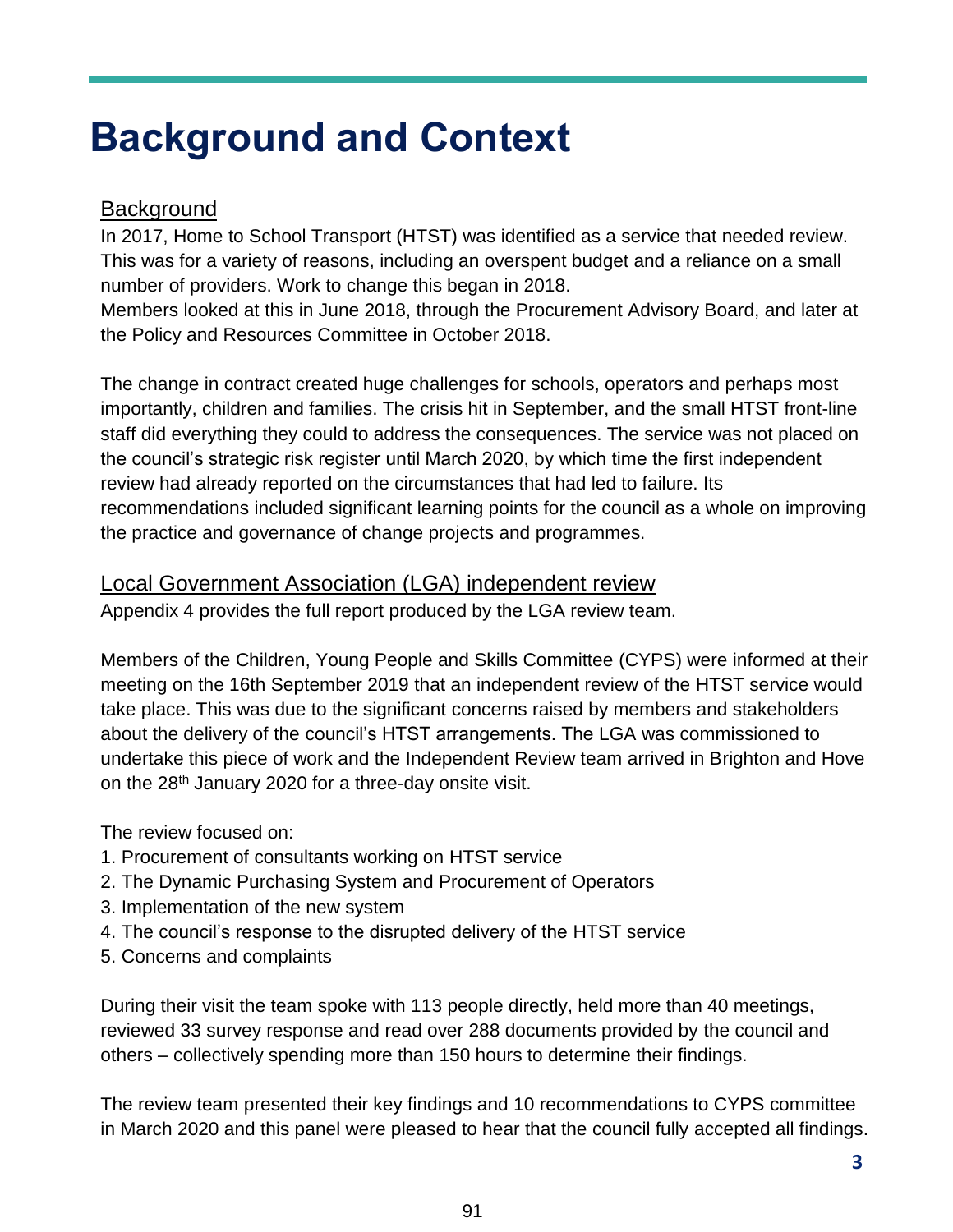#### Establishment of the Member Policy Panel

A Conservative Notice of Motion was passed at Full Council in October 2019 and the council thus set up a Member Policy Panel to review the changes to the service. Appendix 1 provides the agreed terms of reference for the Member Policy Panel and Appendix 2 provides a summary timeline of the work of the panel.

- At the first meeting, Cllr Hannah Clare was appointed as the panel chair. It was agreed that:
- The scope of the panel would be to consider current issues and to examine the findings of the independent review
- Meetings would be held at least monthly and would be open to the public and press. In addition, an agreed list of key stakeholders (a Parent Carer's Council representative, special schools, parent/carer governors from the CYPS committee and contracted vehicle operators) would receive direct invites to attend

The panel agreed the ambition to report back to the June 2020 CYPS committee; this was later revised to November 2020.

The panel agreed to consider a comprehensive list of issues arising from the mistakes made in the HTST service. The list included:

- The impact on stakeholders
- How route allocations were determined
- Training as well as health and safety considerations on service delivery
- The impact on the year-end budget

There were two factors that lengthened the work of the panel: the desire to not clash timelines or duplicate the work of the LGA review and the impact of Covid in the city from February 2020.

Some changes to the Panel have been made since its establishment. Cllr Gary Wilkinson was unable to continue on the panel so was replaced with Cllr Amanda Grimshaw. In July 2020 Cllr John Allcock joined the panel, replacing Cllr Jackie O'Quinn, and was appointed as the panel chair.

#### Statement from the panel about the process and context of their work

"We regret the necessity to form as a panel, but welcomed the opportunity to look in detail at such an important area of the council's work and responsibility. We are pleased to have led a process that has been significant in putting children and their needs back into the heart of this service area. We are very thankful to the wide range of stakeholders who have engaged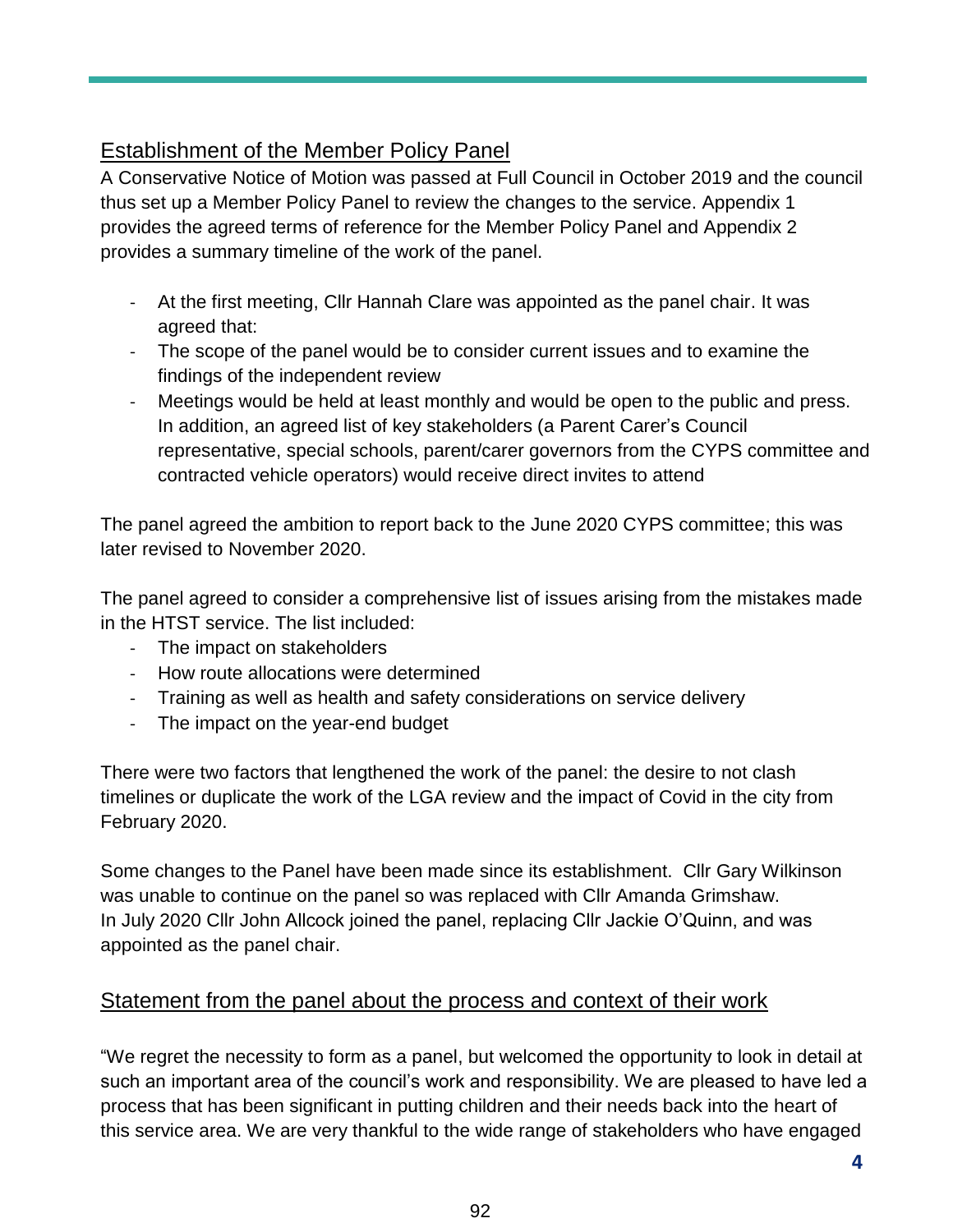so positively and openly in this process. The commitment and energy from all parties to support us in both looking back and forward has been impressive. We are grateful for the input from the Parent Carer's Council, the leaders at the city's special schools and to all of the contracted vehicle operators, for informing the panel's work. This has helped us have a full understanding and appreciation of the experience you have all been through and to truly recognise the impact the poor service delivery in September 2019 has had, especially to those families, children and young people directly affected.

We'd also like to thank and recognise the hard work of the front-line staff in the HTST service, who have worked diligently and with compassion throughout this time. We also value the considered and positive input from the interim head of Home to School Transport. Under their leadership, we have seen great improvement in both the operational service and the relationships of all involved.

At the start of our process we heard concerning testimony on the substantial negative impact on families of the service disruption from August 2019, which lasted well into the autumn term that year. However, we are pleased to have heard many positive examples of how the service has improved since then.

We value having had the input from the LGA independent review report during our process. We see this as a critical turning point, in that it cemented some lessons learnt and helped the service fully develop its continuous service improvement plan, which is still being used now. We hope that plan will be further built on and that the relevant recommendations made here will factor in the service .

We have also heard about some examples of where the council have changed processes in light of the learning from this situation, for example a revised process around the use of urgency powers and a genuine embedded culture within the service around the value and necessity of coproduction. However, there are still some significant questions outstanding and this matter has been referred to Audit and Standard's committee for further investigation.

This report sets out some of our key findings, reflections and a set of recommendations. We are pleased to be presenting these to CYPS committee in November 2020 and have confidence that the committee and the service will accept the findings and continue to make service improvements accordingly. We also want to see our findings and learning points reflected in any future commissioning arrangements. We make a number of 'council wide' recommendations, especially around planning large change projects and recognising when members raise risks.

We want to conclude by further recognising and emphasising that the most important thing about delivering a HTST service is getting children to school safely and calmly so they are ready to learn. We also recognise that the journey to and from school forms a significant part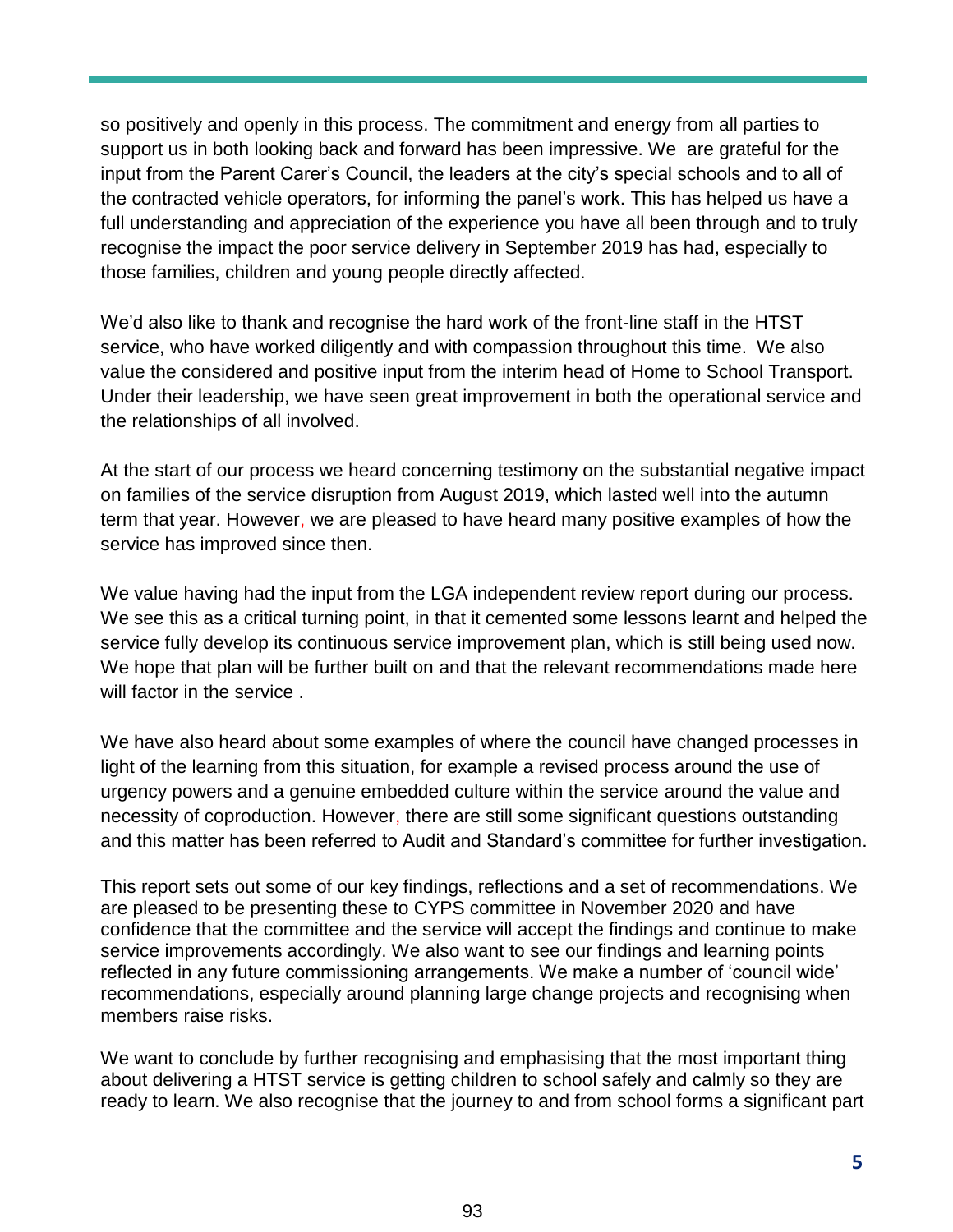of a child's day and therefore should aim to be an enjoyable experience. This is crucial and families were failed on this in the past.

We have been reminded throughout the work of our panel that the best way to design a service that will work for all, is to have coproduction at the heart of the approach.

Covid has provided the city and especially families, schools and operators with enormous challenges, stresses and worries and we have been pleased to hear throughout that the service has been stable and working well throughout that very worrying time.

As a panel, we wish to share the following principles which we believe current and future home to school transport services should be delivered under in the city:

- Children and young people must be at the heart of all considerations and the service should operate in a way that allows children to arrive at school stress free and ready to learn
- Timings of service decisions (eg who will be offered transport) need to allow for a fitfor-purpose service being ready by each September
- Appropriate safeguards to protect children must always be in place
- Smooth decision-making for families is essential, which should be helped by the agreed introduction of a parent representative on the decision-making transport panel
- The budget must be fit for purpose. The recently agreed uplift for the service from the Policy and Resources Committee only covers a shortfall; it doesn't provide additionality
- Supporting young people with independent travel training should be an essential consideration and resourced where appropriate
- Good communications with families is essential
- Simple and efficient systems are needed, co-produced to ensure they are familyfriendly.
- Consistency and continuity of driver and Vehicle Passenger Assistants (VPA) should be ensured wherever possible"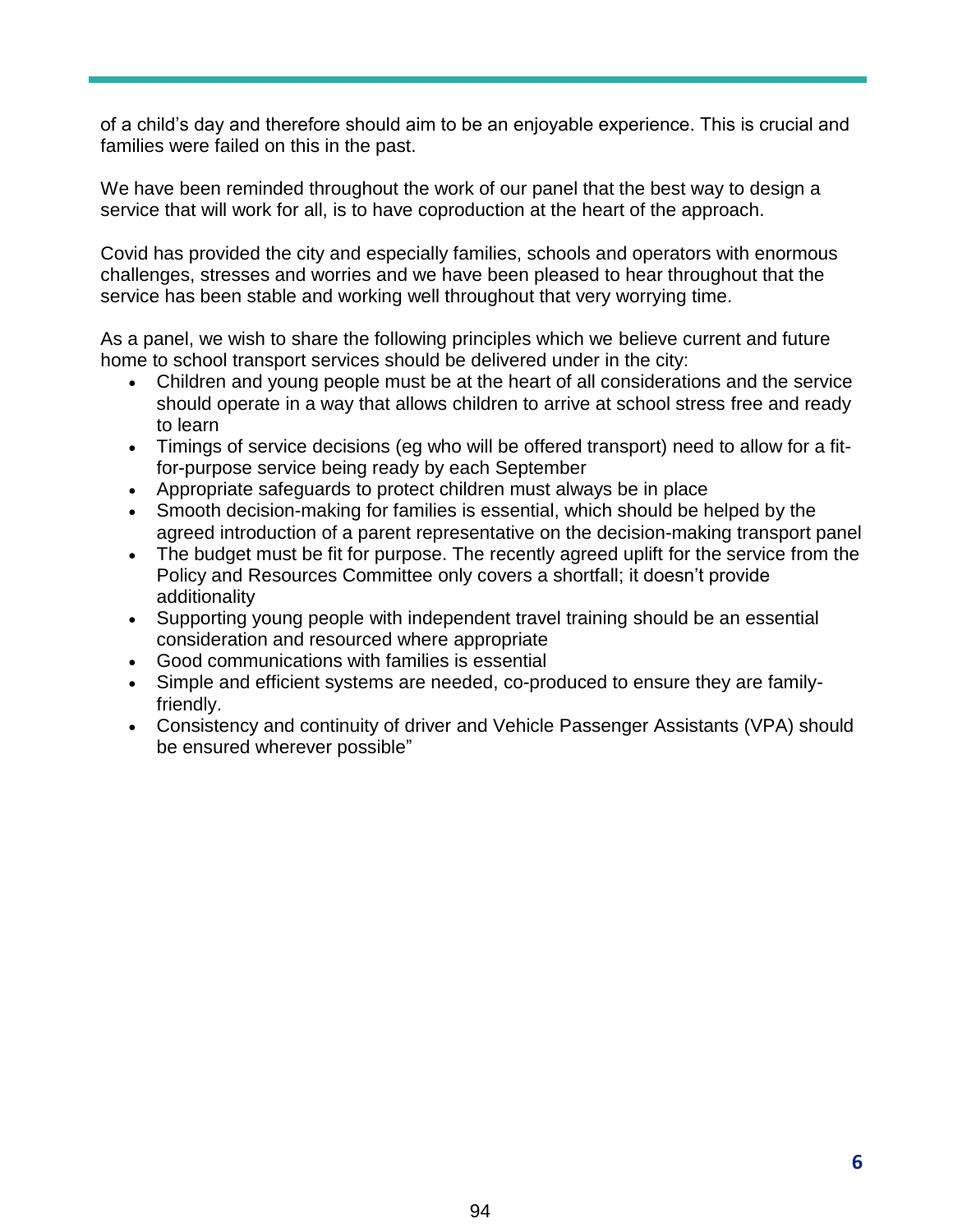## **Reflections, Findings and recommendations**

#### Theme 1: Governance and oversight

The panel endorse the findings of the LGA report.

The LGA independent review had been agreed and was being progressed, so in order to avoid duplicating that work much of the early focus of the panel's work was hearing from stakeholders about remaining and current concerns. This was achieved through invited submissions ahead of the meetings but also by inviting key stakeholders to speak at the public meetings. Below is a summary of the points that were raised and some of our reflections for this theme.

- Concerns were raised early in the panel's work on the effectiveness, efficiency and accuracy of the current pupil information sheet process. This meant that operators did not always have the detailed knowledge about individual children that they needed. It was acknowledged by all parties that this process needed improvement.
- The panel concurred with earlier calls by Councillors that HTST should be added to the corporate risk register. This only occurred when the LGA included it in their Review recommendations in March 2020. The panel feel that Councillors' advice on this was ignored and not progressed swiftly enough.
- Questions were raised by the panel about whether the council took appropriate responsibility regarding the events that led to service deficits in September 2019. The panel recognised the very real impact on and efforts of the front-line staff who responded to the service difficulties. The panel also noted the LGA's findings that "Although senior leaders gave public apologies for the stress and disruption that had been caused at the time of the crisis, many parents felt strongly that senior leaders had not apologised in a meaningful way to affected families and without this they felt that it was difficult to move on."
- Questions were raised throughout the process about the HTST budget and sought to understand why the overspends in 2019-2020 and then 2020-2021 came about. The panel was concerned that it was difficult to obtain detail on some of these questions.
- The panel recognised that during the course of the academic year, a number of recordkeeping matters greatly improved from a sub-standard position, providing assurance over suitability of drivers and VPAs and their training and decision making around route allocations.
- Concerns were raised about the decision to allow a small number of VPAs to commence work with a waiver whilst their full DBS checks came back.
- Discussions took place on the tension between operators needing enough contractual commitment to make appropriate investments in the right specialist vehicles and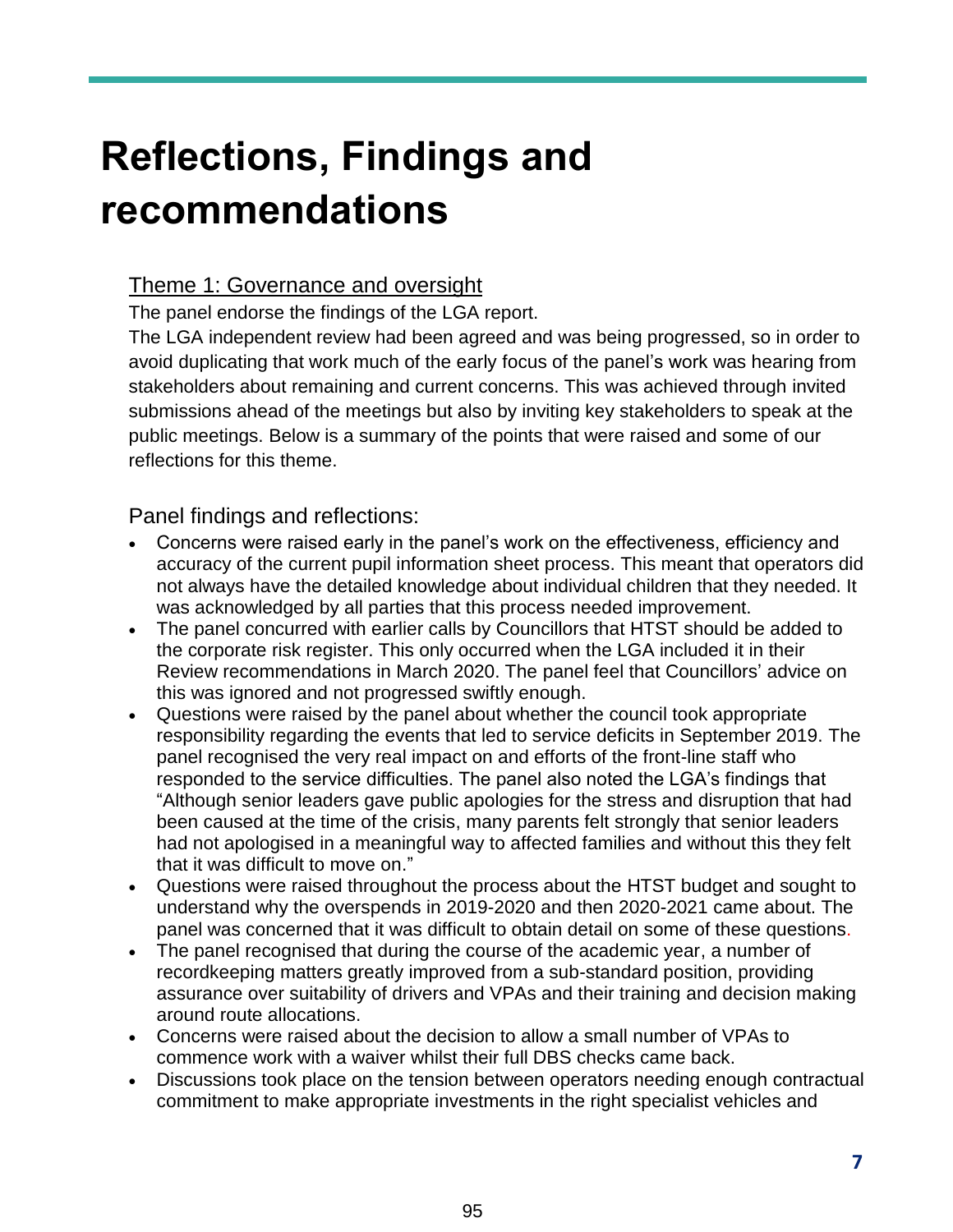equipment, alongside the council's need to retain a strong grip on contract management, including the ability to sanction or cease contracts where necessary.

- The panel agreed strongly with the LGAs finding that the process had been rushed without adequate consideration or consultation with key stakeholders.
- The panel recognise that a significant amount of information that provided evidence for the panel, the LGA and the information being presented to A&S Committee was obtained by Councillors using Freedom of Information (FoI) requests. The panel recognises that in some instances using FoI is appropriate when information might be subject to confidentiality clauses and conditions and in this case enabled some further information to be placed within the public domain. However, the panel does feel it is inappropriate for Councillors to feel they have resort to these measures and was concerned about the amount of time it can take for officers to response to some requests.

The panel identified a number of potential concerns regarding the authority to introduce a dynamic purchasing system and the related procurement process. The panel decided that the issues could be separated from the "service delivery" issues of HTST. Consequently, the panel felt it appropriate for the issues to be subject to further urgent investigation by the Audit and Standards Committee.

Panel recommendations :

Council wide:

- **Systems change -** The panel were concerned with all the evidence that this was not a well-managed systems change project. The council are recommended (perhaps via a recommendation to Audit and Standards Committee) to consider how the learning from this is captured and incorporated into corporate processes as a matter of urgency, to include the need for sufficient lead in time for any future significant service change.
- **Risk register -** Council officers need to ensure robust change management by adding significant projects to the relevant risk registers and to take swifter action in future when requests are made for additions to risk registers by councilors
- **Co-production -** The panel have seen, through the service improvements over the span of their meetings, that meaningful coproduction on key services such as this is essential. The panel recommends that all projects of this scale and significance in future have a well-resourced commitment to coproduction with stakeholders both throughout the planning and implementation and also through being part of the governance of overseeing future governance of the area of work.
- **Financial modelling -** Future change programmes need a more robust financial modelling approach in future. Some work was done on high-level comparator budgets but there was little drilling down into the detail to understand the validity and relevance of the high-level comparisons.
- **Access to information -** The council should review processes for Councillors to obtain information when legitimate reasons are provided.
- **Procurement review**  In March this year, significant concerns were raised with the Council's Chief Executive regarding the consultancy contract to advise and support the Council on the HTST procurement process. In June the Chief Executive was asked to obtain an independent review of the HTST procurement process to ensure transparency and accountability. Subsequently the matter was referred to an external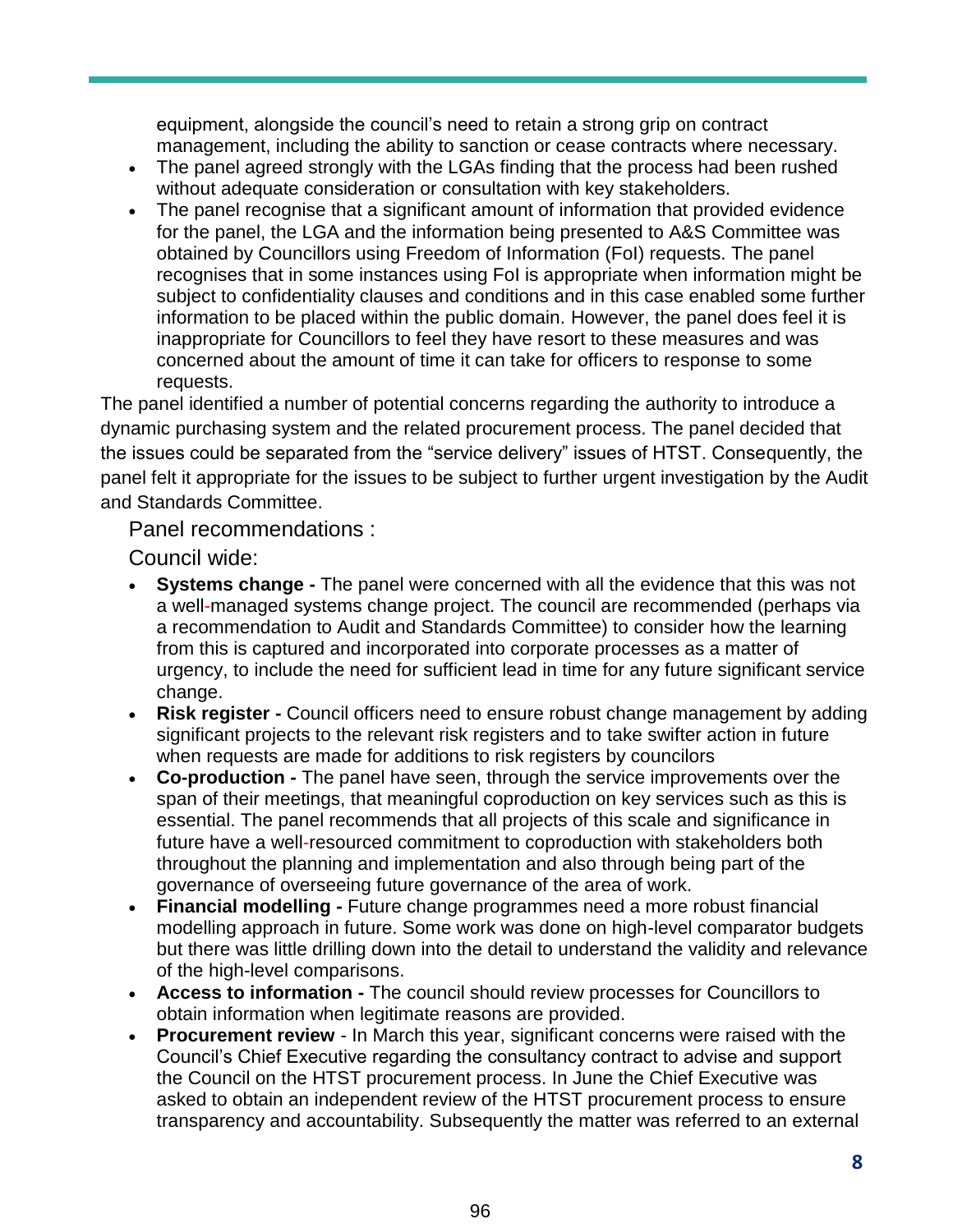Barrister for review and advice and Counsel has provided his preliminary draft advice. Given that these are matters of governance, rather than service, and given their vital importance, the Panel has determined that they would be better dealt with by the Audit & Standards Committee which met on 27 October to consider the recommendation of this Panel that a cross party panel with an Independent Person, is set up as a matter of urgency.

#### Service specific

 **Committee Oversight** - In 6 months time, a brief progress update paper on the service should be provided to the CYPS Committee, with a full progress update being provided on an annual basis thereafter. This fuller update should include: an update on the service improvement action plan, parent/carer feedback on the service, procurement plans and the budget position.

#### Theme 2: Stakeholder feedback

The panel were aided greatly in their work by the generous and open contributions from stakeholders, including the Parent Carer's Council and school leaders, as well as from operators. Their contributions enabled the panel to gain a greater understanding of the real lived experiences of service-users and providers at the current time. The panel were pleased to hear how both the relationships and co-production of and around the service improved greatly during this time, between the council, parents/carers and the operators.

- PaCC raised consistently throughout the process that it was essential that children are able to arrive at school ready to learn, and not distressed or agitated from their journey into school. The panel heard that issues with the service were still occurring in January 2020. By March 2020, PaCC, schools and operators fed back that improvements were occurring at pace.
- PaCC and panel members agreed that it was essential that direct feedback from parent/carers, children and young people should continue to be collated, analysed and fed into service improvement plans.
- Suggestions were made around needing an improved customer focus for the service, including a clearer complaints procedure.
- The panel were concerned to learn that some parents and carers did not feel comfortable in raising complaints with the council for fear that complaining might lead to them being disadvantaged with the services they might be entitled to or were receiving.
- The panel highlighted the importance of arrangements being in place well in advance for academic year 2020-2012, and the need for the Transport Governance Board to oversee the services' improvement action plan. PaCC as a standing member of this board, would provide support and challenge around the improvement progress.
- During the time the panel meetings were being held, the council agreed to increase the funding to PaCC to allow them to further engage in and support this work.
- The panel heard from operators about the experiences and difficulties they faced following the procurement process in spring/summer, 2019. It was helpful to hear about their experiences of the systems and process, as well as reports on these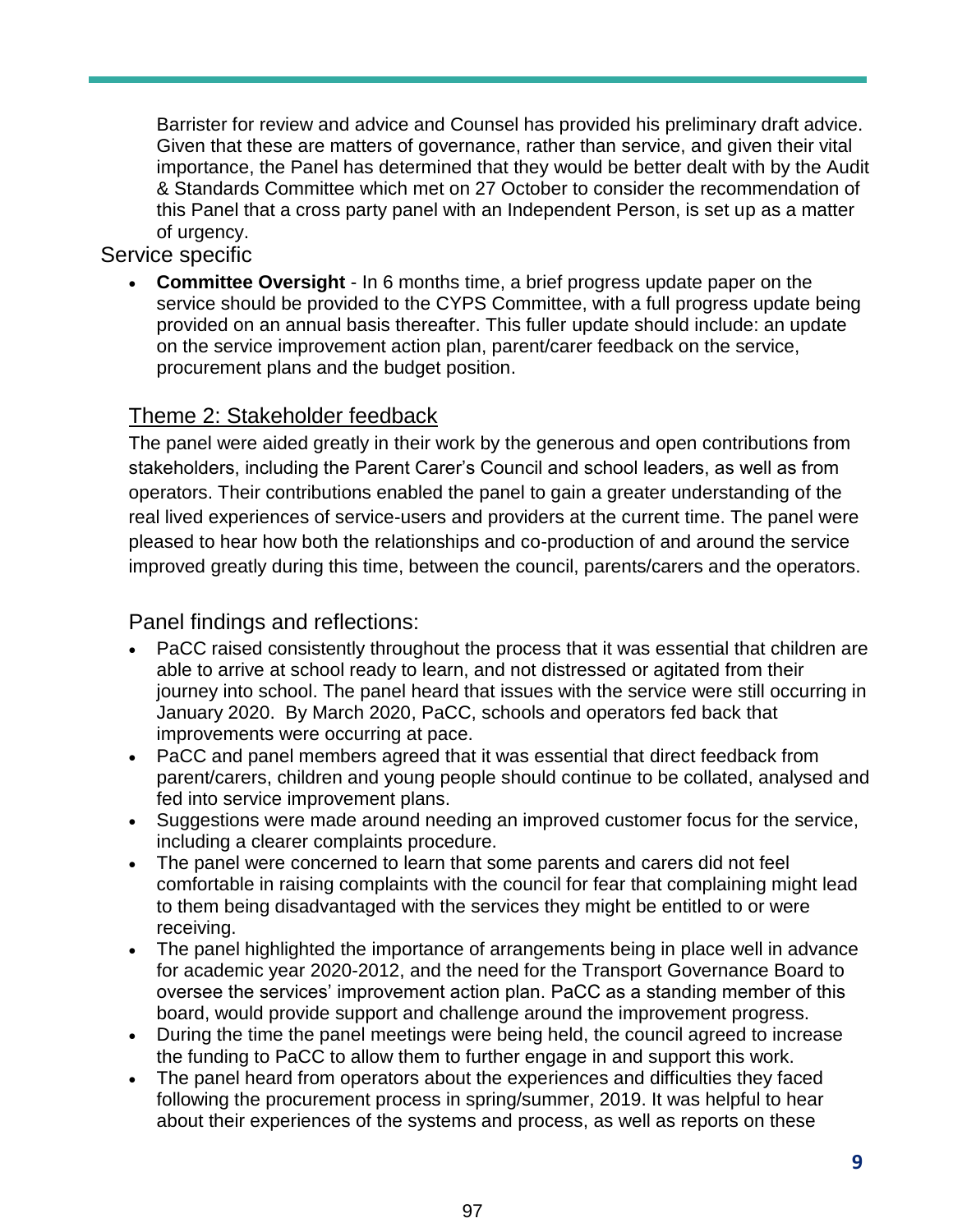issues from officers, to enable them to get a complete view of what had not worked in that process.

Panel recommendations:

Council-wide:

- **Key performance indicators (KPIs) -** The introduction of KPIs on service-user satisfaction and as providers of the service, the council remains ambitious about its targets.
- **Complaints processes -** The council must ensure that complaints processes and procedures for parents and carers allow and encourage open and frank feedback, emphasising that feedback can be made without prejudice to services entitled to, received or being offered.
- **Member panels -** Future Member panels of this type should learn from the strong stakeholder voice model used here. Constitutional Working Group should consider how further guidance can be drafted as to assist future member panels.

Service specific:

 **Service feedback -** Feedback from schools and operators should be regularly sought and acted upon – in a transparent way

#### Theme 3: Procurement

Much of the panel's discussions have highlighted the need to ensure that the service is procured well in future. Leading on from the comments in the LGA review, the panel felt this topic had to be explored further.

- All stakeholders had an opportunity throughout the panel's work to provide feedback on the procurement process that took place for the new service arrangements in September 2019. Feedback to the panel reflected the findings of the LGA report.
- Due to the Covid pandemic, requests were made throughout the panel's meeting for the council to work creatively and in a supportive way with operators to enable them to maintain their service delivery where possible. The panel was pleased to hear about the financial support offered along with access to PPE. In June 2020, the panel heard that the operator contracts had been rolled over to provide greater consistency to providers and service users. However, robust contract performance management will continue to be undertaken to ensure compliance and value for money.
- The panel heard feedback from operators and others on how the service might be contracted differently, e.g. whether the DPS provided good value for money or whether routes might be better offered out in lots rather than individually. Operators were able to give clear feedback and submissions on elements that they did not find valuable or useful about the current process, often providing comparison with how systems had worked previously. The panel were unconvinced that the procurement model for HTST put in place for September 2019 was suitable for the service being offered or reflected the needs of the city. The panel offered caution in adopting a procurement model that focused on e-auctions designed in such a way as to either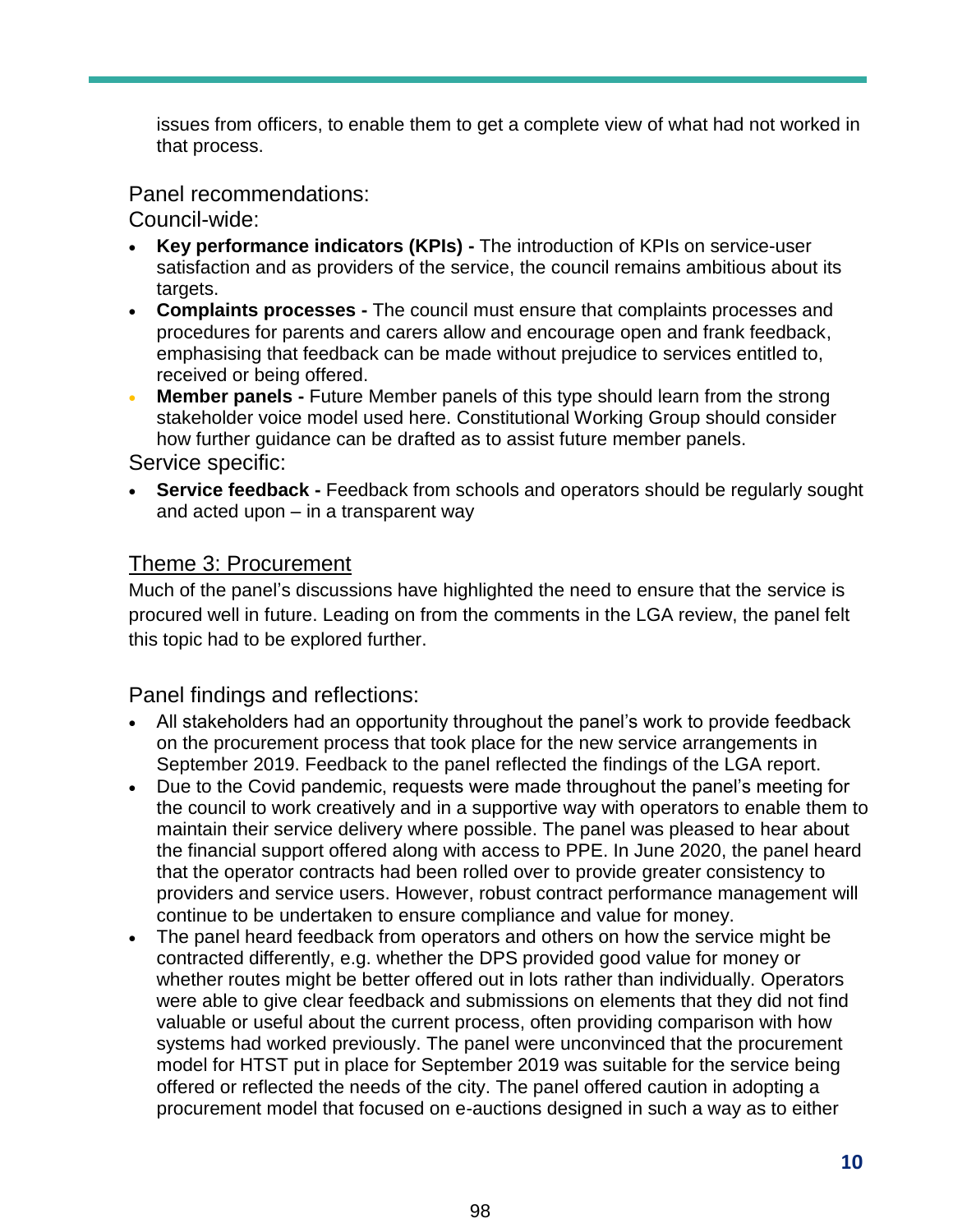give routes to the lowest bidder, or accept unnecessarily high service costs on routes receiving only one bid.

Panel recommendations:

Council-wide:

- **Exploring options -** The council can and should be encouraged to meet its statutory obligations in different ways, for example, by paying parents (based on mileage or by giving each a personal budget) or by exploring delegating some budgets to schools. However, it is the panel's view that in order for operators to invest in delivering a high quality service they need assurance that the contracts will run (subject to good contract management) for the duration of their term.
- **System change -** There is a point of learning for the whole council around whether there is enough lead-in time to properly plan for and achieve major systems change, including time for relevant committees to be consulted. For HTST this should include the annual procurement of each route, contracts being issued and the start of the autumn term.

Service specific:

 **Future contractual changes –** the CYPS committee will receive a future detailed report on possible new contractual arrangements for this service, which are fully coproduced with key stakeholders and that clearly seek the views and input of current providers. This model must include full considerations around sustainability and environmental impacts on the city. Any future contractual changes need to be considered with sufficient lead in time to be capable of delivery at the start a new academic year avoiding an over reliance on preparations over the summer holiday period.

#### Theme 4: Continuous service improvement and improving outcomes

During the course of the Member Policy Panel, significant improvements were made both to the operational side of the service and also to the ongoing continuous improvement action plan. Through submissions and contributions from stakeholders throughout, the panel were able to hear directly of improvements and better relationships. This was further evidenced by a smooth start of the 20/21 academic year, despite managing Covid impacts at the same time.

- Early submissions from PaCC and schools highlighted the need for clarity on the complaints procedures; communications strategy with families; assurances in respect of service operator training and up-to-date Disclosing and Barring Service (DBS) certificates.
- The panel recognised that the poor service at the start of the autumn term in 2019 was further exacerbated by delays in building works at both the Downs View and Hill Park school sites.
- The panel noted that there was inconsistency in approach to ensuring vehicles complied with the contract requirements, particularly those of the council's Blue Book, such as on-board CCTV and vehicle age.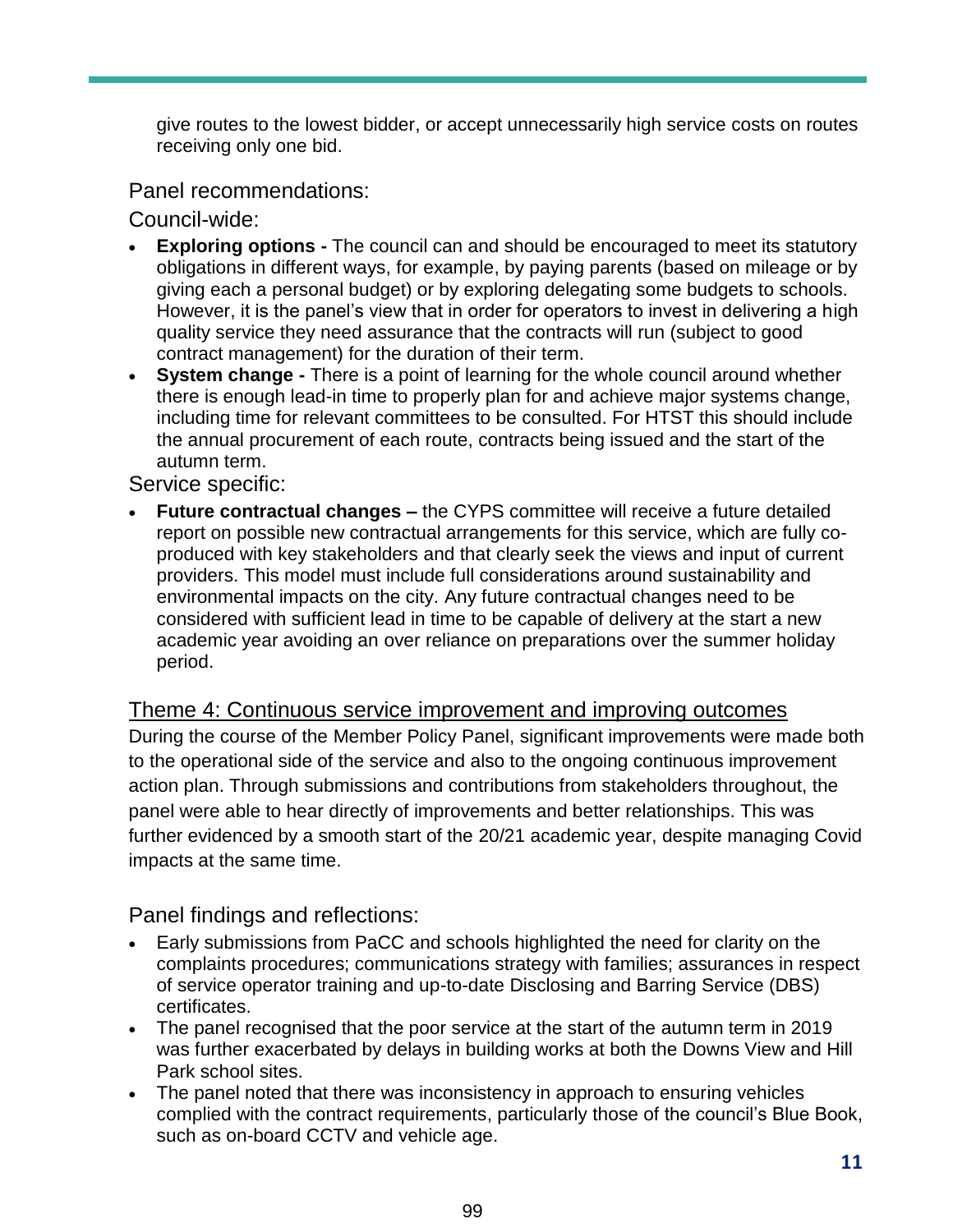- Reports were made throughout the panel's process of excellent individuals and teams working with children, young people and their families despite the unacceptable position the service was in during August/September 2019.
- Stakeholders brought up lessons to be learnt in order to secure improvements for September 2020. These included allocating routes much earlier where possible, better communications with families about their child's journeys and asking operators to introduce themselves to families over the summer.
- The panel supported the arrangement that means families no longer need to reapply for transport annually, and the development of social stories to help children understand why their service may look a bit different during Covid-19. The panel did, however, record concerns about possible service disruption and sought assurance from officers. These concerns centred around whether routes would be allocated in a timely way, whether vehicles could be purchased in time and whether necessary staff recruitment would be in place before September 2020.
- The panel were concerned that reasons for routes being returned to the council were not readily available and significantly, that emphasis on the failure of the service in September 2019 was largely attributed to operators returning routes. The panel learnt that there were several factors resulting in returned routes, notably misunderstandings regarding operators being able to sub-contract, and delays by the council in providing information to operators in respect to the needs and circumstances of children being transported.
- In the final panel meeting in September 2020, stakeholders, including PaCC and operators, reported the positive situation at the start of term and that there was confidence that things would continue to improve now.
- The panel has considered the service action plan in their meetings. The panel consider that whereas operators are required to ensure drivers and operators are suitably trained for the children in their care, the council were previously lacking in having good records. A subject that was repeated several times was a deficiency in suitable training for epilepsy and how to manage incidents, especially in vehicles carrying many children. It was recognised that some areas of work are still in development, such as a better system for pupil information sheets and moving the operator training package online.
- The panel noted that service delivery was impacting the education time pupils were receiving. This was primarily as a result of a lack of clarity, planning and insurance when pupils were moved between vehicles and the school premises. The panel was concerned that pupils were therefore being educationally disadvantaged . The panel does note that in respect to managing Covid, the service, schools and operators are seeking to limit the impact on pupil education time.
- The panel was informed that a consequence of the problems in transferring pupils between vehicles and the school premises, the schools were incurring additional costs to try and overcome the shortcomings of the process.
- The panel heard of instances where the reporting of incidents regarding safeguarding or health and welfare concerns were not always acted upon in a timely fashion. The panel was of the opinion that any incidents being reported should be robustly recorded with actions noted and dealt with as a priority.

Panel recommendations :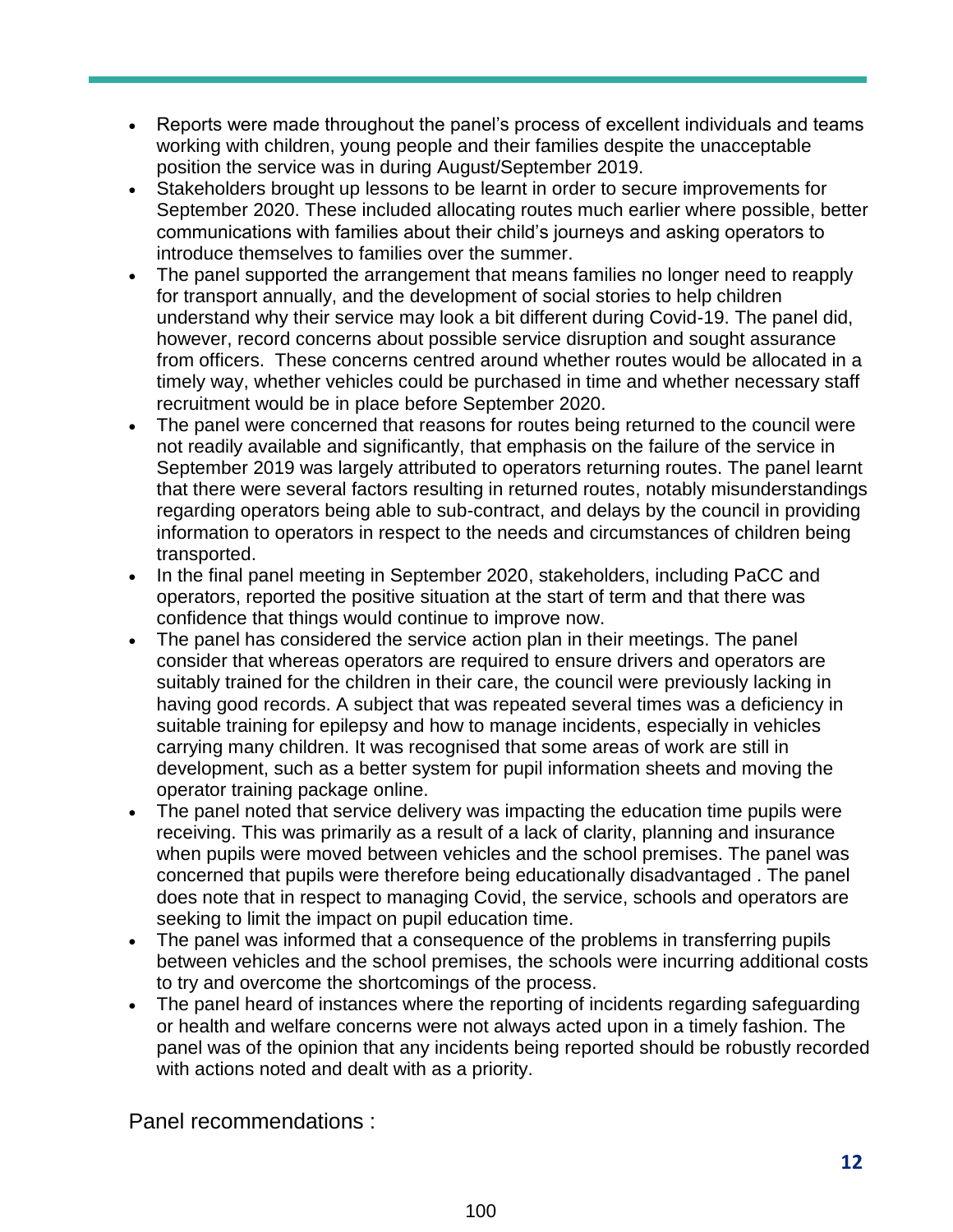Council-wide:

- **Contract management -** Robust contract management arrangements to be in place to ensure compliance with key standards (For HTST this means training, DBS and full compliance with the council's Blue Book etc). The panel welcomes the idea of a contract management board being established to manage contracts. Service specific:
- **Governance board -** Transport Governance Board to continue and to oversee the HTST Improvement Action Plan and ensure continuous service improvement.
- **Wider SEND planning -** Process review of how transport needs are woven into Education, Health and Care plans and the work of SEND (given HTST sits outside the SEND team). The panel would like to see greater collaboration between these two areas with agreed roles and responsibilities.
- **Route allocation review** Implementing an expanded value for money tool which embeds quality considerations alongside financial information when considering bids or making route allocations.
- **Alternative arrangements -** Alternative HTST arrangements are to be explored such as personal budgets; Independent Travel Training; mileage allowances.
- **Home to School Transport policy -** Reviewing and co-production of the Home to School Transport Policy, which was last agreed by members in 2015. Timing – to be in place before the formal re-procurement of the service begins. [New Government](https://consult.education.gov.uk/home-to-school-transport-and-admissions-team/home-to-school-travel-and-transport-statutory-guid/supporting_documents/Draft%20statutory%20guidance%20%20Home%20to%20school%20travel%20and%20transport%20for%20children%20of%20compulsory%20school%20age.pdf)  [Guidance](https://consult.education.gov.uk/home-to-school-transport-and-admissions-team/home-to-school-travel-and-transport-statutory-guid/supporting_documents/Draft%20statutory%20guidance%20%20Home%20to%20school%20travel%20and%20transport%20for%20children%20of%20compulsory%20school%20age.pdf) is expected – consultation closed in October 2019. This will cover how to review the council's local policy. Separate post-16 guidance is also expected.
- **Route returns -** Route returns and other significant issues with operators must be recorded in a robust manner to allow scrutiny, analysis and improved service delivery.
- **Future liaison -** HTST should ensure close liaison between the service, schools and operators to ensure that pupils are not disadvantaged by reduced education time.
- HTST should ensure close liaison between the service, schools and operators to ensure that decisions by HTST do not create budget pressures on the schools.
- **Incident reporting -** HTST should create a robust procedure for incident reporting and a summary of incidences (complying with GDPR legislation) should be included with the reports to CYPS Committee recommended elsewhere in this report.
- **Vehicle checks**  HTST to ensure that appropriate vehicle checks are regularly and routinely carried out.

## **Conclusion**

The Member Policy Panel commends these recommendations to the CYPS and A&S committees and look forward to seeing the amended HTST action plan in time. The recommendations that refer to wider matters, sitting alongside and also outside of HTST / Families, Children and Learning matters will be referred on to the relevant areas in the council but an update on them will feature in the six month report back to CYPS committee.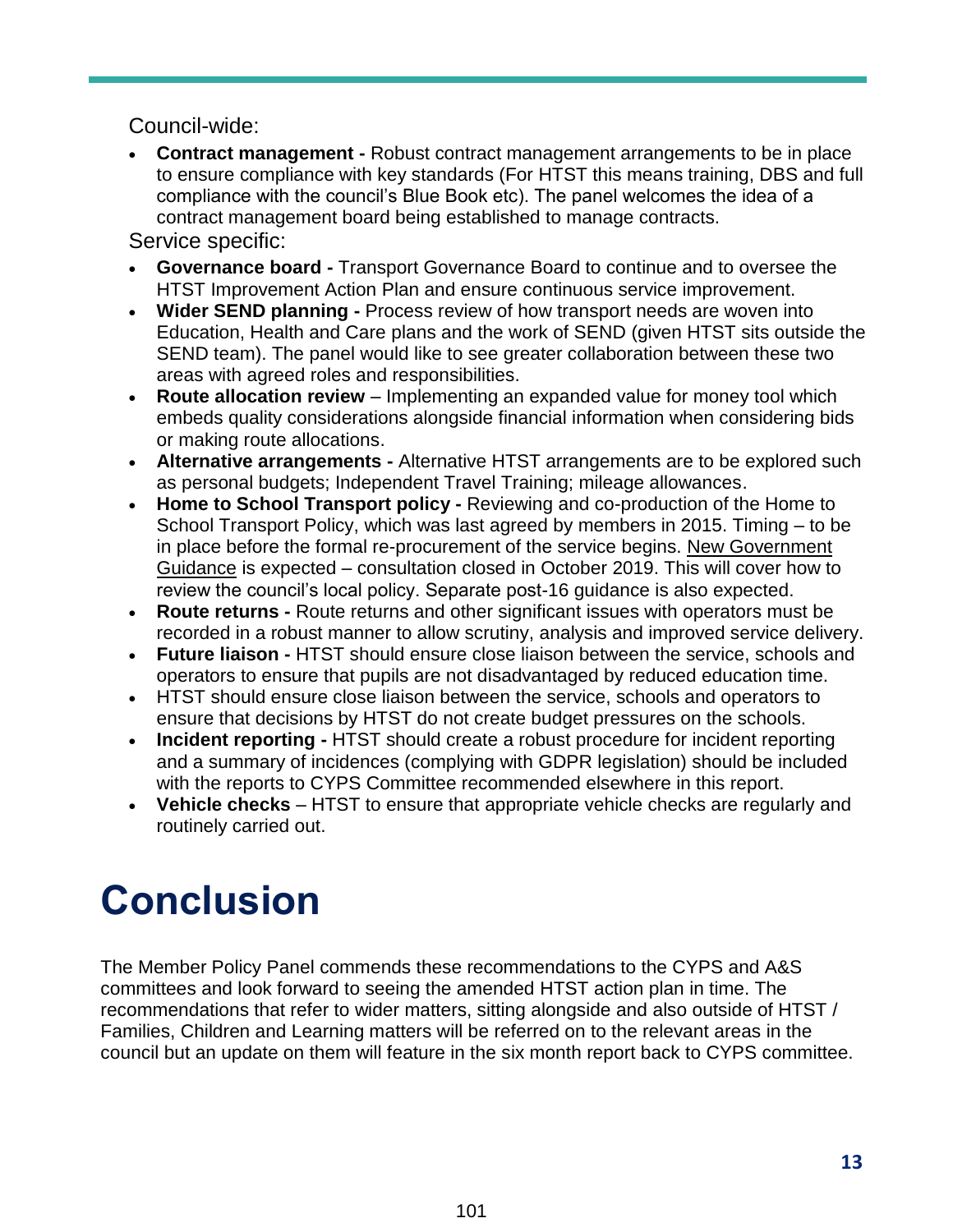## Appendix 1: terms of reference of the panel

#### **TERMS OF REFERENCE FOR THE HOME TO SCHOOL TRANSPORT POLICY PANEL**

#### **1. Name**

1.1 The panel shall be called the Home to School Transport Policy Panel ("the Panel".)

#### **2. Purpose and remit**

2.1 The Panel shall:

 $\Box$  Review the current issues and challenges around the home to school transport service and oversee any results of the Independent External Review;

 $\Box$  Provide advice and make recommendations to the Children, Young People and Skills Committee as well as to the Acting Executive Director, Families, Children & Learning, as necessary.

#### **3. Status**

3.1 The Panel have the status of a task and finish policy panel. It will be an advisory body and will not have subcommittee status. The political balance rules in section 15 of the Local Government and Housing Act 1989 will not apply.

#### **4. Reporting**

4.1 The Panel will report to the Children, Young People and Skills Committee with recommendations, but may also provide advice to the Executive Director for Families, Children & Learning as necessary.

#### **5. Membership**

5.1 Membership of the Panel shall consist of 6 elected Members, 2 each from the three political groups on the Council nominated by their Groups.

5.2 The appointments may be made, in accordance the wishes of the political Groups, at the meeting of the Children, Young People & Skills Committee when the terms of reference are agreed or notified to Executive Director by the relevant Group following the meeting.

5.3 Nominees will normally be selected from the membership of the relevant parent committee(s).

35

#### **6. Chairing of meetings of the Panel**

6.1 The Chair of the Panel shall be appointed by the Children, Young People and Skills Committee from members of the Panel who are members of the opposition.

6.2 If the Committee does not appoint the Chair, the Panel itself will appoint the Chair at its first meeting. An Officer authorised by the Executive Director will preside over the appointments process.

#### **7. Meetings and ways of working**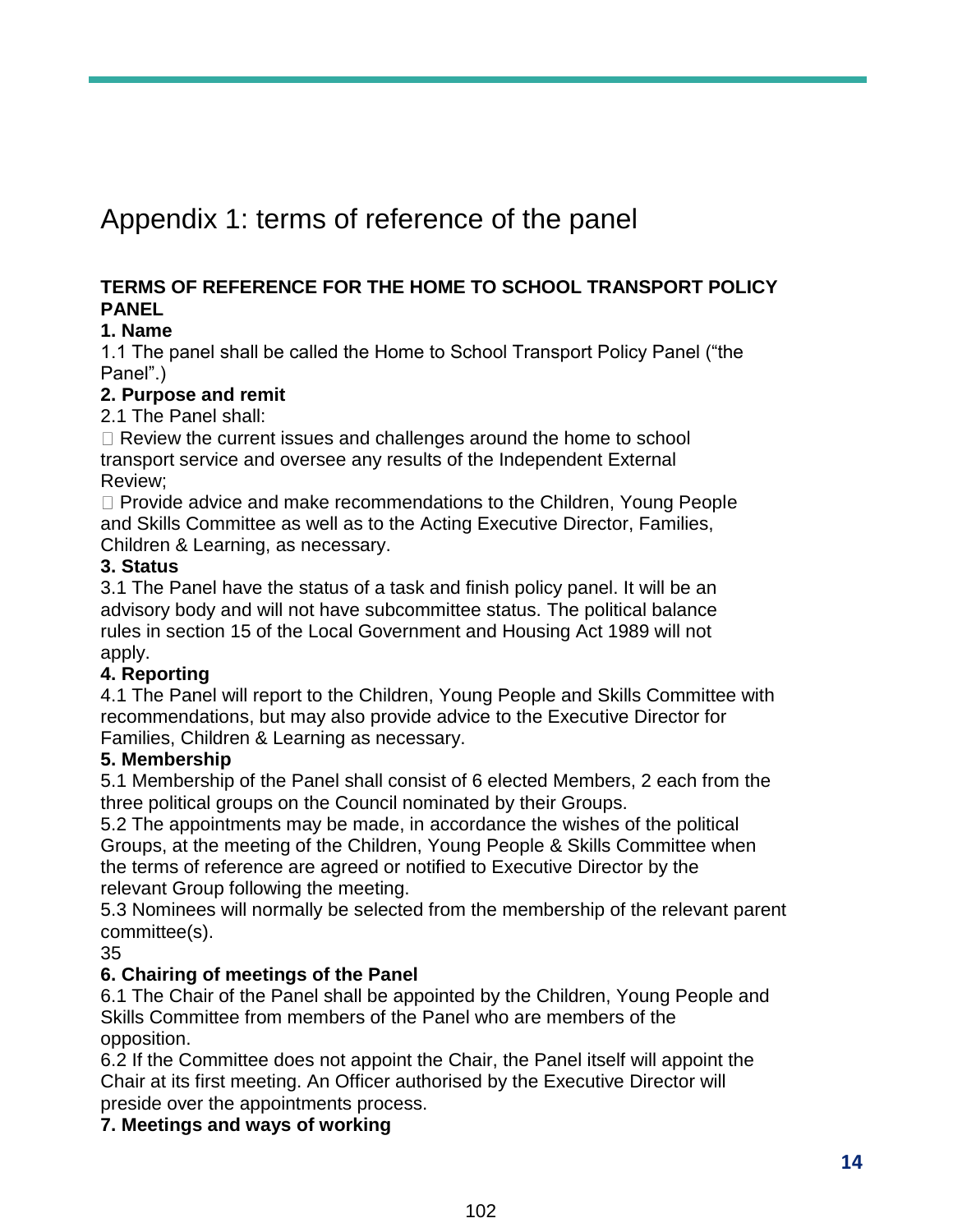7.1 The Panel will agree ways of working appropriate to its role and remit at the scoping meeting (the meeting to discuss how the work will be organised, who to invite, and timescales.)

7.2 In line with normal practice, it is expected that the Panel will have 3 or 4 meetings, but this is without prejudice to the ability to have additional meetings if the Panel consider it necessary.

7.3 The Panel will decide whether some or all of its meetings are open to the public having regard to the nature of the issues to be discussed, the wishes of witnesses and any legal or commercial sensitivities.

#### **8. Duration**

8.1 As an ad-hoc panel, the Panel will come to an end when it concludes its deliberations and submits its report, if any, to the Parent Committee. This is **expected to be early in the new year.**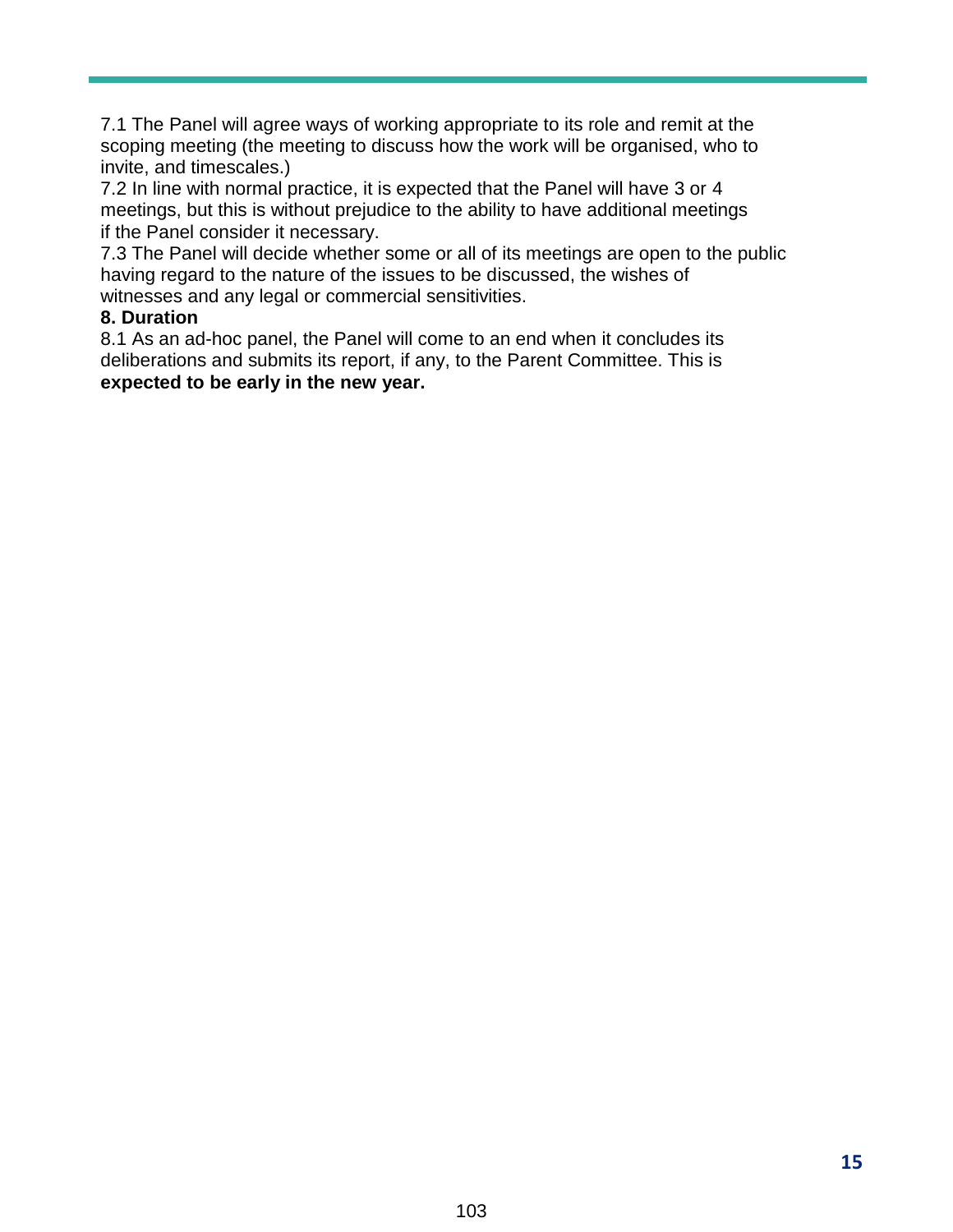### Appendix 2: Timeline of the work of the panel

24 October 2019 Full Council endorsed notice of motion to establish Member Policy Panel and referred to CYPS committee

11<sup>th</sup> November 2019 [CYPS accepted recommendation](https://present.brighton-hove.gov.uk/documents/s146572/Item%2030%201%20Deputation%20NoM%20referred%20from%20Council%2024.10.19.pdf) from P&R committee and MPP was established

18th December 2019 Panel meet for first time in a private session and agree schedule of issues

Member Policy Panel Public Meetings

- $-23<sup>rd</sup>$  January 2020
- 3<sup>rd</sup> March 2020
- $-20^{th}$  March 2020
- 3<sup>rd</sup> June 2020
- 2<sup>nd</sup> July 2020
- $-21$ <sup>st</sup> July 2020
- 30<sup>th</sup> September 2020

At the Children's Young People and Skills Committee on 15<sup>th</sup> June 2020 it was agreed that the work of the Member Policy Panel could be extended by a period of up to 6 months to complete its work.

The panel then met privately on  $7<sup>th</sup>$  and  $27<sup>th</sup>$  October to write this report.

Following the meeting on the  $7<sup>th</sup>$  October a decision was made to refer elements of the Panel's considerations (and procurement process) to Audit and Standards Committee.

7<sup>th</sup> November 2020 - Present final report to CYPS committee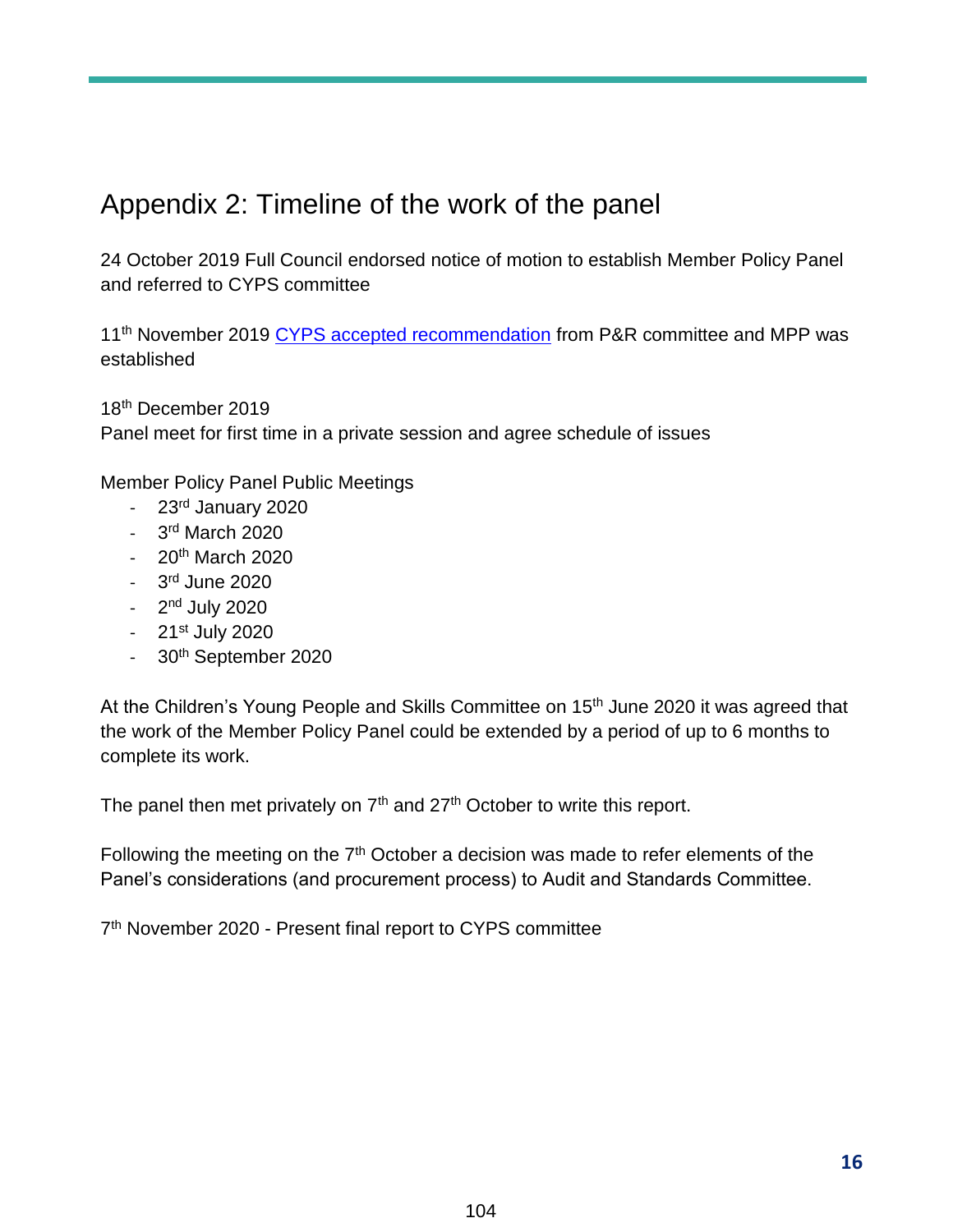## Appendix 3: Letter from the Panel to parents/carers whose children are in receipt of HTST  $-$  sent  $2<sup>nd</sup>$  November 2020

#### Dear parents /carers

We are a panel of six councillors who have been looking at your service and have made some recommendations back to the city's children, young people and skills committee.

We had 7 public meetings, where we heard evidence on what had happened last September and how things were now. We invited the Parent Carer Council, the transport companies, the special schools and the council's service to come to those meetings.

We heard more about the upsetting impact the poor service last year had on your families and we wanted to ensure that those mistakes didn't happen again. We are sorry that this happened to you. It was unacceptable and we have been clear that your children are amongst our most vulnerable young people in the city. They deserve a high-quality transport service that makes the start and end of their school day safe and stress free.

Some of the things we have recommended back to the council's children's committee includes:

- Making sure that you are asked regularly whether you feel you are getting a good service and embrace criticism and complaints to enable swift resolution to concerns and problems raised.
- When thinking about any future changes to the service your views are asked for and listened to before changes are made
- That the council consistently checks to make sure that all journeys are safe and are of a high fit for purpose quality
- If you have concerns we will make it easier for you to share them with us.

By our last meeting this September we heard about positive improvements with the service. We are asking children's committee to keep asking for updates on how the service is working to ensure this continues.

We want to say a big thank you to you and your children for your cooperation with the reviews that have taken place. Hearing your views and learning how this hurt you has helped in making sure the service is now improving and mistakes will not happen again.

If you want to read our full report or watch the recording of the committee meeting you can see these here :<https://present.brighton-hove.gov.uk/mgListCommittees.aspx?bcr=1>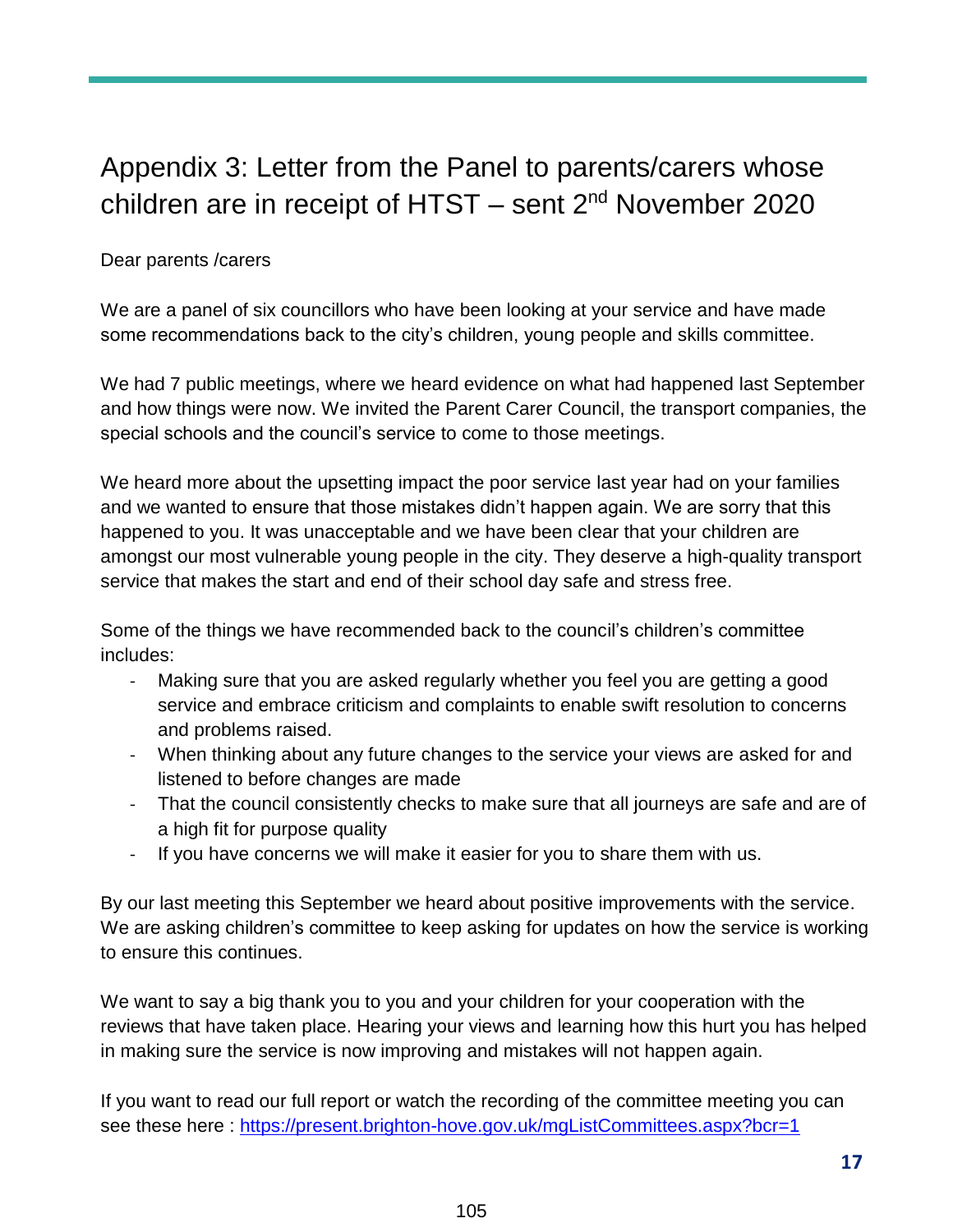With many thanks,

Members of the Panel – Councillors John Allcock (Panel Chair), Hannah Clare, Amanda Grimshaw, Elaine Hills, Mary Mears, Lee Wares

If you have any questions about your child's transport arrangements please contact the team here **hometoschooltransport@brighton-hove.gov.uk** or by calling 01273 293501.

Appendix 4: LGA report <https://www.brighton-hove.gov.uk/independent-review-home-school-transport>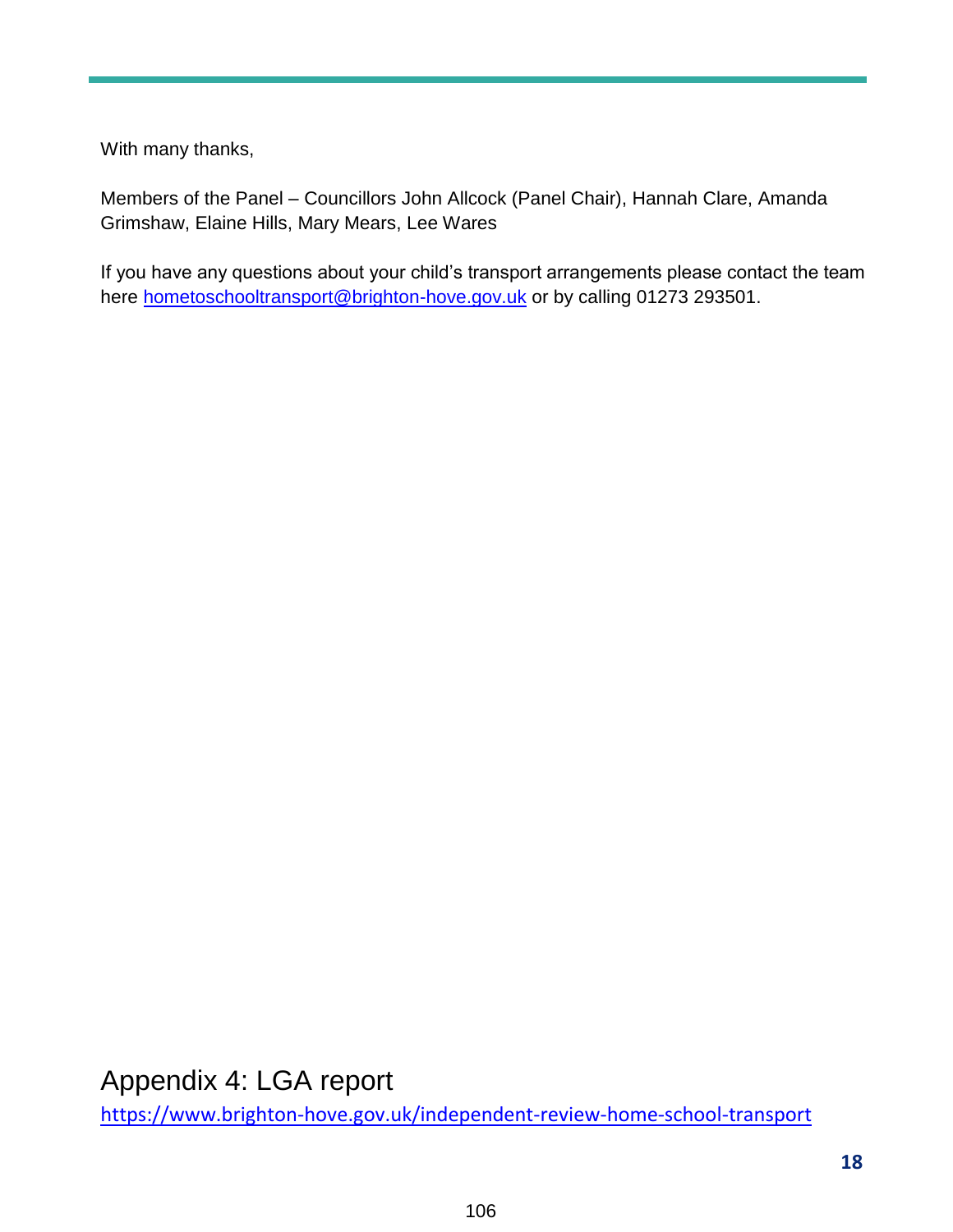## 1. Executive summary

The Local Government Association was commissioned by Brighton & Hove Council to provide an independent review of the Home to School Transport Service (HTST). This review was prompted by the significant problems that occurred when the new system was

implemented in September 2019. The review focuses on the decisions leading up to the changes, the implementation of the new system and the council's response to the disruption and distress caused by the changes.

This independent review was asked to consider the procurement of the consultants working on the Home to School Transport Service (Edge Public Solutions). Edge Public Solution s began working on the service in April 2019. The independent review team found that many interviewees had concerns about the process of the procurement of the consultants. In the view of the independent review team the process was rushed and not well executed, with advice from both the council's procurement and legal teams not taken on board. The team also found that member oversight of the decision appears to have been very limited.

The Dynamic Purchasing System and Procurement of Operators was also a source of concern for the independent review team. The new purchasing system and procurement of operators was done at great speed between April and June. Edge Public Solutions repeatedly highlighted a number of risks that flowed from such a tight timetable; however, they also stated they were confident of delivering and the decision was taken to proceed. The independent review team are of the view that moving to a very different system, so quickly was not advisable and noted that many interviewees said they had raised concerns that moving to the new system with so little lead in time was likely to cause significant problems. One interviewee summed this up saying: "The crisis was predicted and predictable."

The implementation of the new system was done very quickly due to the tight timescales with Edge Public Solutions commencing work in April 2019 and the system due to be in place for September 2019. This meant there were limited opportunities to engage with parents, carers and schools before the new system was implemented. The concerns raised by parents, schools and operators were disregarded and key information about the changes were not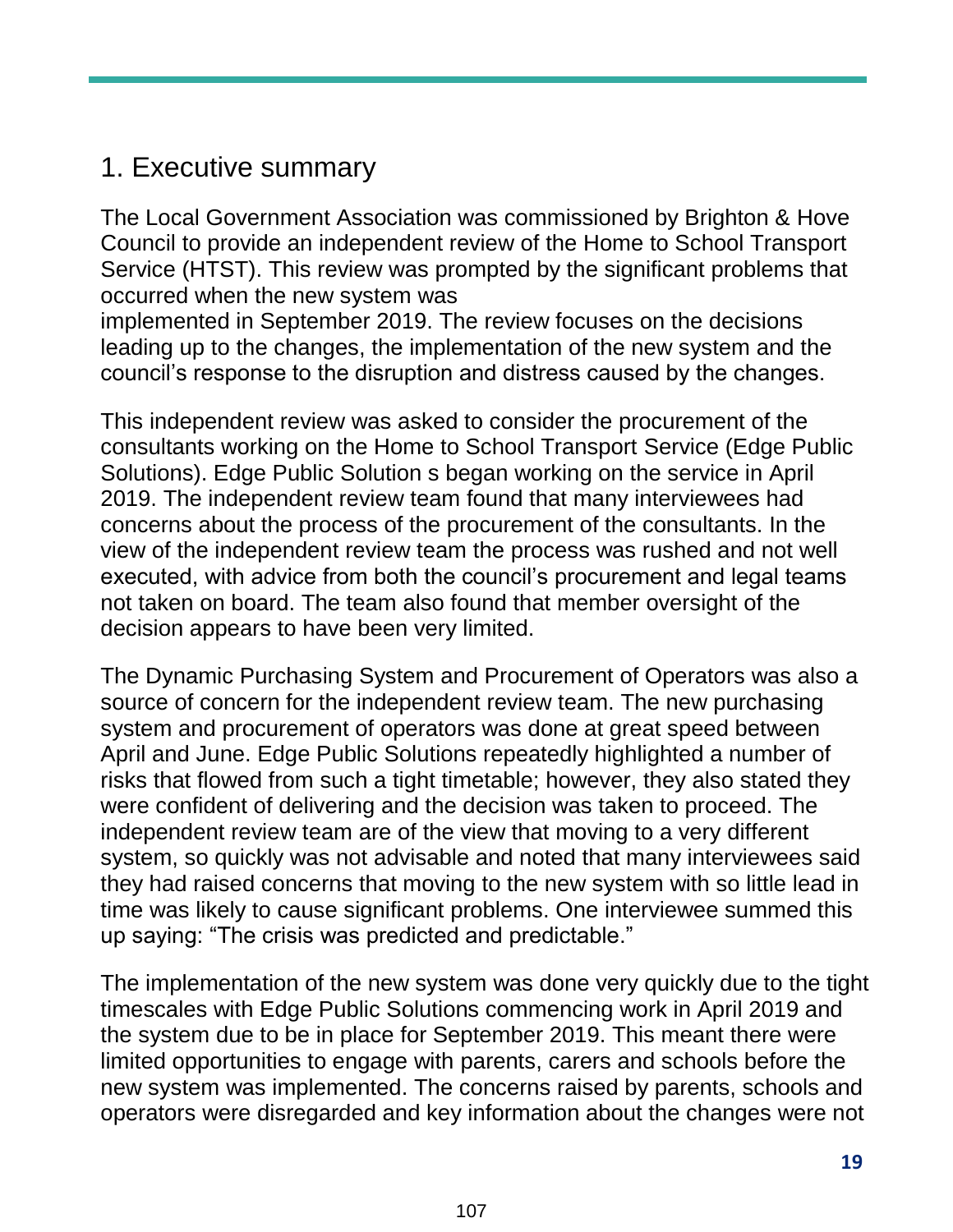effectively communicated to all stakeholders. Systems of communication between the council and key stakeholders needs to be improved going forward. Once the new service started there were clearly very significant problems from the outset with some children not receiving a service at all, transport arriving late, others experiencing frequent change of operator, some being mixed inappropriately with other children and young people or experiencing very long journeys. The independent review team were also very concerned that there were a number of safeguarding incidents. The service has improved

in the months that followed but it is vital the council ensures that adequate safeguards continue to be in place and that children and young people receive a safe service suitable to their needs.

The council's response to the disrupted delivery of the Home to School Transport Service showed a willingness from many different officers and departments to come together to improve the service. Some officers clearly went above and beyond their usual duties in

order to rectify the problems. However, some children experienced problems with the Home To School Transport Service for several months; the majority of these problems were resolved by the end of November. The impact of this on children and young people, and their families/carers should not be underestimated - it was significant. Members of PaCC, the local parent and carers' council, reported that the pressures in responding to parents' concerns had brought the organisation to near crisis point. The parents and carers the independent review team spoke to were clearly frustrated and distressed by the situation and parents reported that they had lost all confidence in the local authority.

The independent review team took part in a number of parent/carers focus groups. There was clearly frustration with the way that parents' concerns and complaints had been handled. The overstretched Home to School Transport Service team were dealing with a

very high volume of calls and emails, approximately 200 a day at the peak of the crisis. Senior managers did provide some additional support but did not seem to recognise that the team needed even more support. While schools, parents and carers acknowledged

that the team tried to fix the issues, some experienced weeks, and in some cases three months of disruption.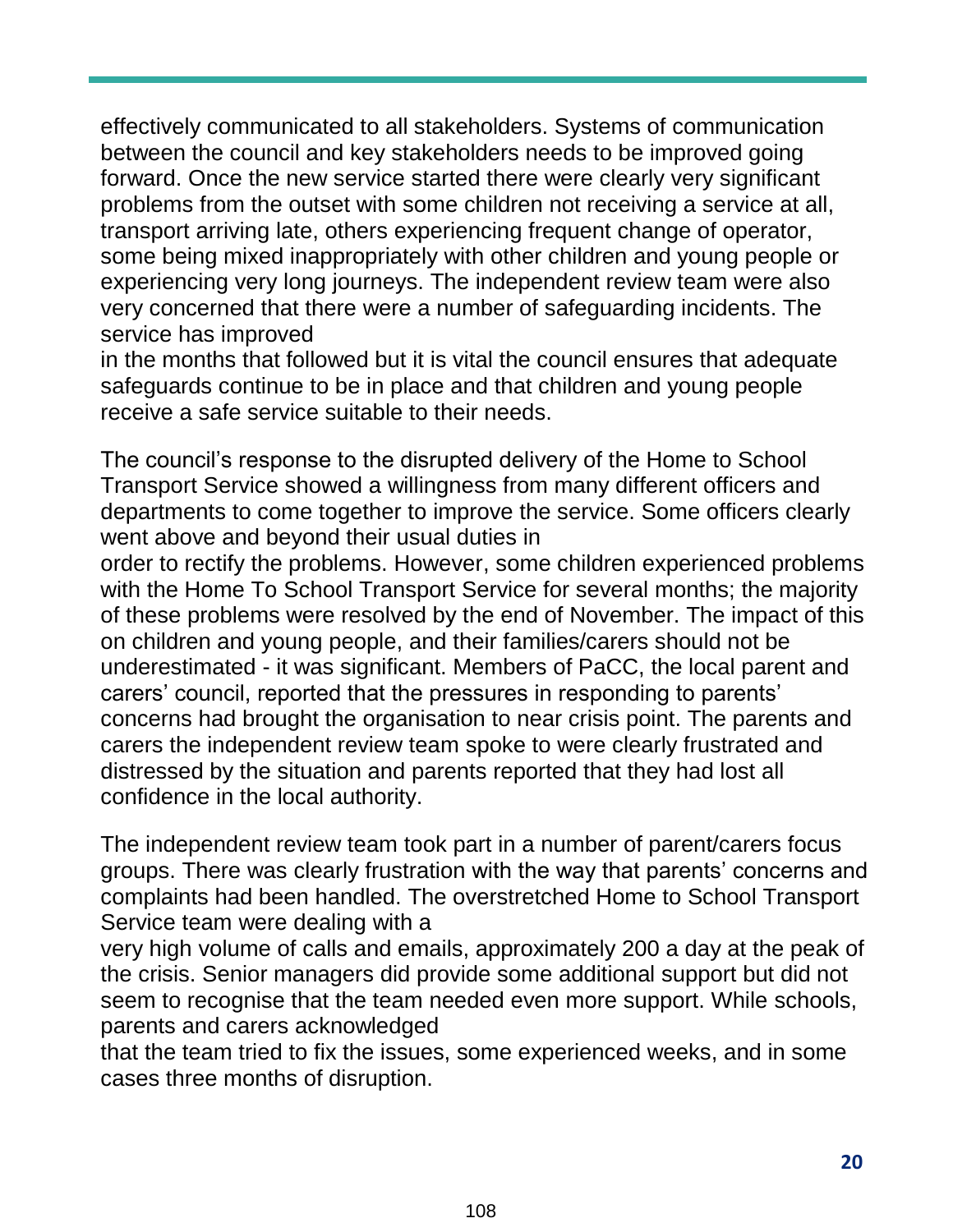The independent review team also found that further shared understanding and clarity is needed regarding the definitions and boundaries of informing, consulting and co-production. In order to rebuild trust and to ensure genuine co production of solutions with

parents/carers, schools and voluntary sector, greater understanding and more time is needed to work with stakeholders collaboratively. The council is fortunate to have a vibrant and expert PaCC (Parents Carer's Council) which is committed to meaningful co-production and to restoring relationships and trust between the council and parents, carers and the Voluntary and Community Sector (VCS) providers across the city.

The council needs to put children and young people back at the centre of the Home to School Transport Service making them the focus, their voice and needs should be more prominent. Parents wanted the council to fully appreciate that "transport is of huge importance to their family lives". Some parents stated that they considered the council did not value the provision of home to school transport. They considered that the need to re-apply each year, the application form and the attitude of some council staff were intended to dissuade them from seeking transport support for their child.

### 2. Key recommendations

There are a range of suggestions and observations within the main section of the report that will inform some 'quick wins' and practical actions. The following are the independent review team's key recommendations to the council:

- Clear, consistent and urgent communication to all stakeholders (carers, schools and settings etc.) about stability in the Home to School Transport (HTST) arrangements from this point onwards. **September 2020 must not be a repeat of 2019. The council should also acknowledge the pressure on the base budget and that significant savings are unrealistic in the near future**
- Rebuild trust with schools and settings parents/carers, VCS, members and officers from other departments. **The council should consider having a Special Educational Needs and Disabilities (SEND) charter and agreed Co-production policy which includes the Home to School Transport Service between parents/carers and the council setting out clear roles, responsibilities and expectations**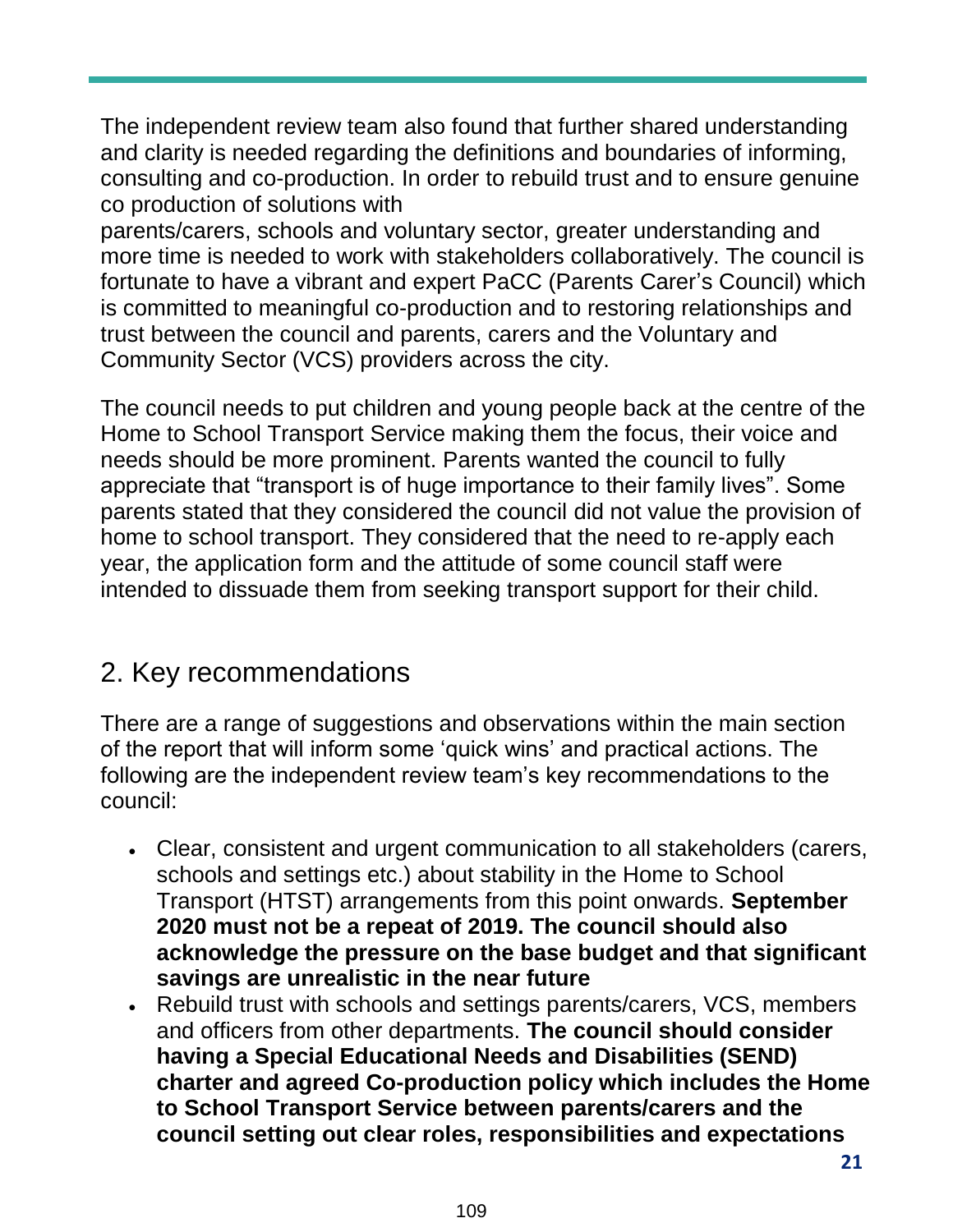- The HTST policy (2015) needs to be updated with an emphasis on planning and training for independent travel, including an associated budget and sustainable strategy. It should also include a personal travel budget policy developed with parents/carers. **This should include a consistent independent travel training offer across the local authority. The team found there were some examples of good practice in children's social care. The updated policy needs to integrate with the Special Educational Needs and Disabilities strategy and should be used to re-engage and seek best practice**
- Review the HTST processes and streamline them**. After initial agreement that travel arrangements are required, the council should remove the requirement for parents to complete a transport request form each year and consider introducing a system as part of the Education, Health and Care Plan (EHCP) annual review to discuss and review travel. The annual review paperwork should be revised to ensure there is clear discussion about travel requirements, supporting the planning and training needed for independence and preparation for adulthood. The pupil information sheets, risk information, annual review and eligibility documents could be combined into a single travel plan to save duplication and aid clarity**
- The Special Educational Needs (SEND) team and HTST team must work together more and share more information reducing the burden on parents to repeatedly provide the same information. **Operational managers across departments need to work collaboratively to strengthen relationships between HTST and SEND. The newly strengthened Directorate Team need to work together more closely, to facilitate and encourage this**
- The council should ensure there is standardised and consistent training and performance expectation of drivers and Vehicle Passenger Assistants (VPAs) with monitoring. **Drivers and VPAs should complete comprehensive training to ensure that they meet the needs of each child or young person for whom they are responsible. Training should include at least basic first aid and disability awareness. In addition, identification badges and high visibility jackets need to be worn consistently by drivers and vehicle passenger assistants**
- Review governance arrangements for projects and programmes so that all sign ificant change projects go to the Modernisation Board. **The**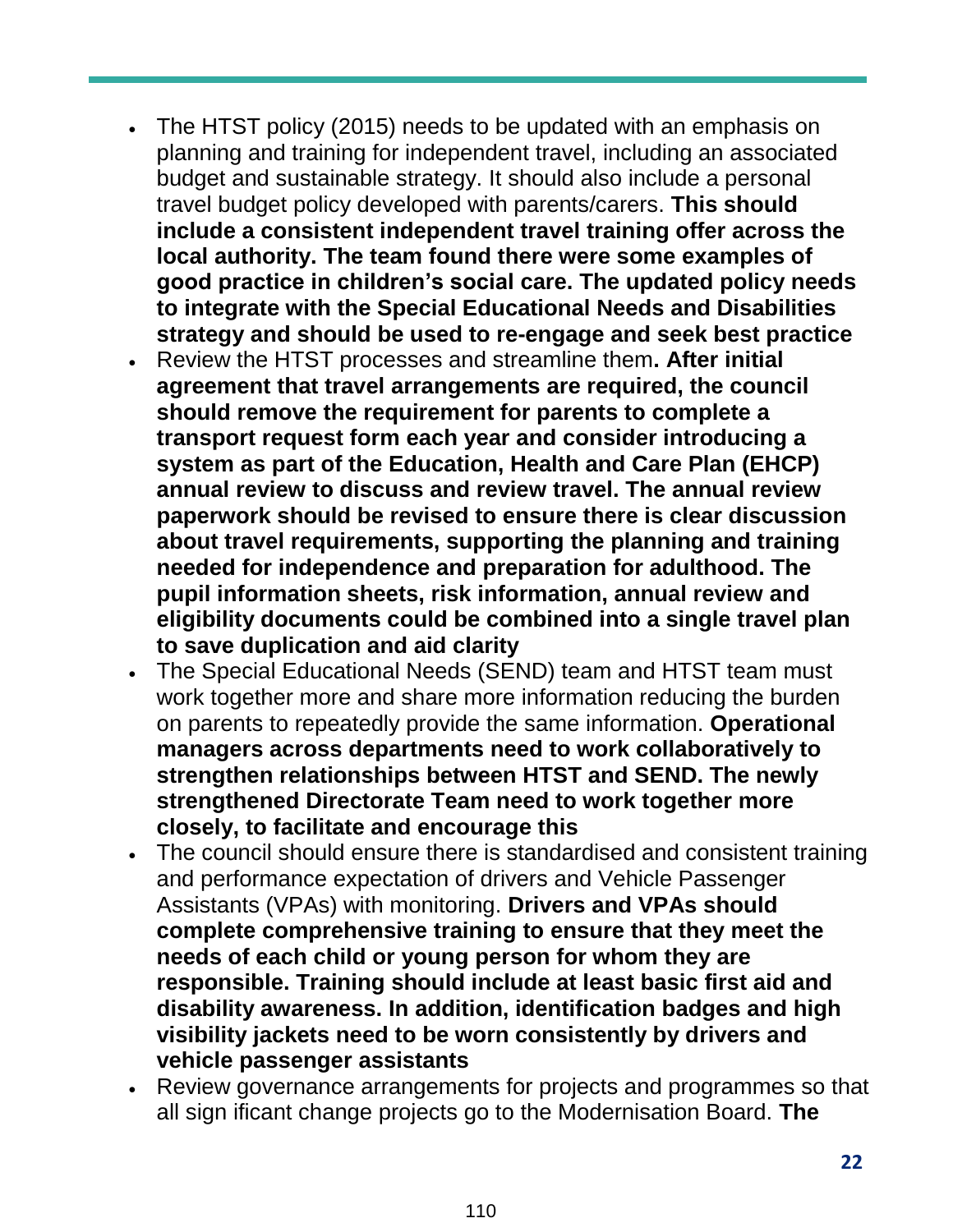**review should include simplifying governance arrangements, ensuring clear lines of accountability and decision making, with a clear audit trail**

- Programme management needs to be strengthened to ensure that any significant changes to council services are based on a full business case, that there are realistic timelines and clear lines of accountability. **The council needs to allow adequate time to undertake transformational change in a service. Business cases should be used for significant changes and savings, as well as spending proposals**
- More support and oversight are needed from senior managers when significant changes are being made to council services**. Senior managers should also place more value on the professional advice of specialists within the council such as procurement, legal, communications and health and safety**
- The council should consider strengthening contract management going forward and ensure all contracts with suppliers of HTST are signed and returned before a service starts. **The council cannot continue to rely on implied terms and conditions for the remaining contractors who have not signed contracts**

### 3. Summary of the independent review approach

#### **The independent review team**

The make-up of the independent review team reflected the requirements and the focus of the independent review. The independent review team were selected on the basis of their relevant experience and expertise.

The team who delivered the independent review at Brighton and Hove were:

- Kevin Hall **- an experienced Director of Children's Services (retired from East Riding of Yorkshire Council in August 2019)**
- George Gilmore **- Headteacher of 3 special schools over 23 years, a local authority officer, and most recently an Ofsted Inspector**
- Dr Jackie Lown **- Head of Specialist Services (East Riding 2009 to 2019) and member of Ofsted inspection teams for Special Education Needs (SEND) inspections**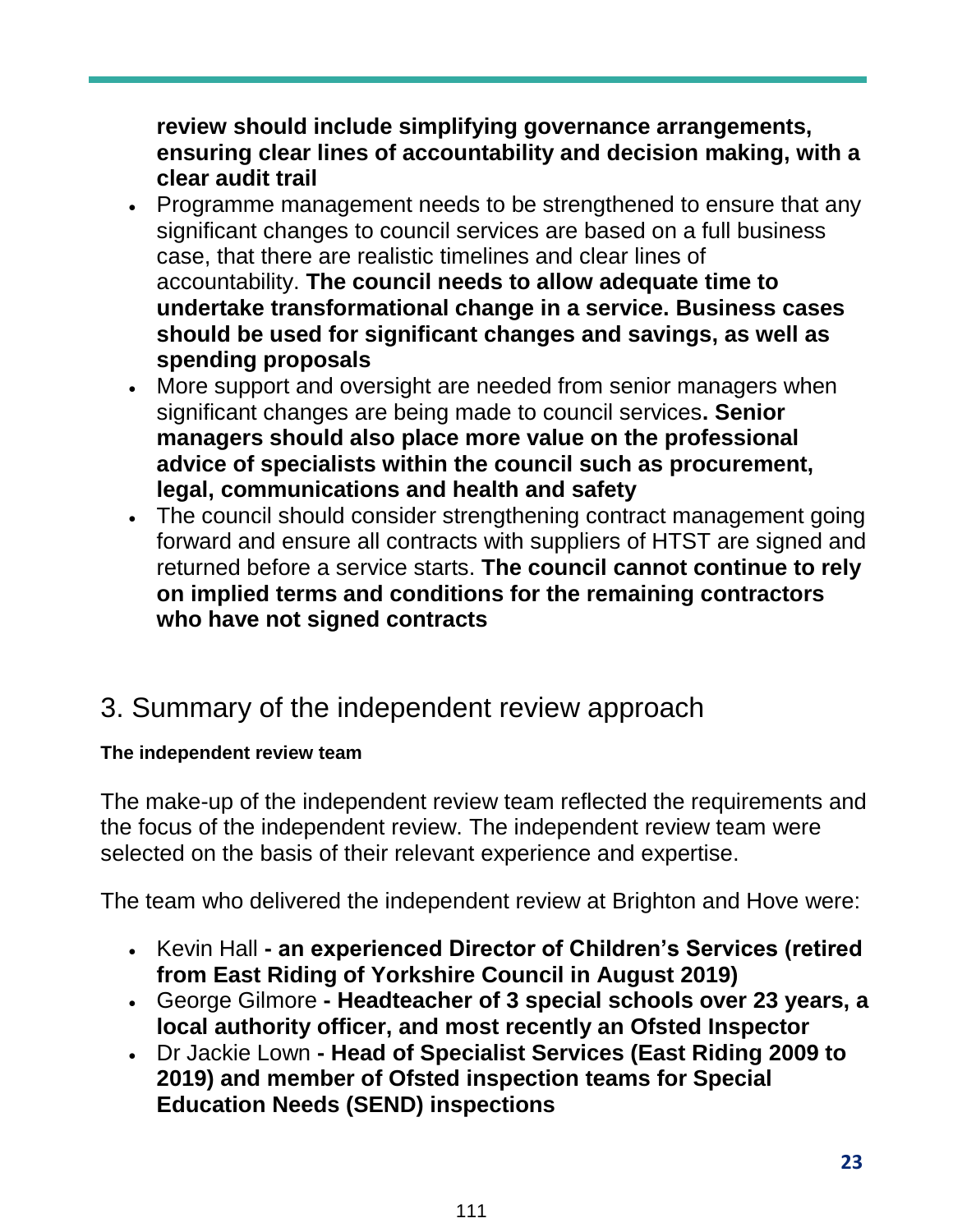- Janine Walker **- Special Educational Needs/Disabilities professional, currently Head of SEND and Vulnerable Pupils, Nottingham City Council**
- Angela Kawa **- Programme Manager for London and the South East at the Local Government Association, and Independent Review Manager**

#### **Scope and focus**

The Local Government Association was commissioned by Brighton & Hove City Council, to conduct an independent review of the Home to School Transport Service and the recent changes made to it. In particular, the council requirements asked the team to focus on the following:

- **Procurement of consultants working on Home to School Transport Service**
- **The Dynamic Purchasing System and Procurement of Operators**
- **Implementation of the new system**
- **The council's response to the disrupted delivery of the Home to School Transport Service**
- **Concerns and complaints**

#### **The independent review process**

It is important to stress that this was not an inspection. The independent review team used their experience and knowledge of local government to reflect on the information presented to them by people they met, things they saw and material that they read.

The independent review team prepared for the review by considering a range of documents and information in order to ensure they were familiar with the council and the challenges it is facing before arriving onsite. The team then spent 3 days onsite at Brighton & Hove, during which they:

- **spoke to 113 people including a range of council staff together with councillors, stakeholders, parents and providers**
- **gathered information and views from more than 40 meetings, 33 survey responses, visits to schools and additional research and reading over 288 documents provided by the council and other parties**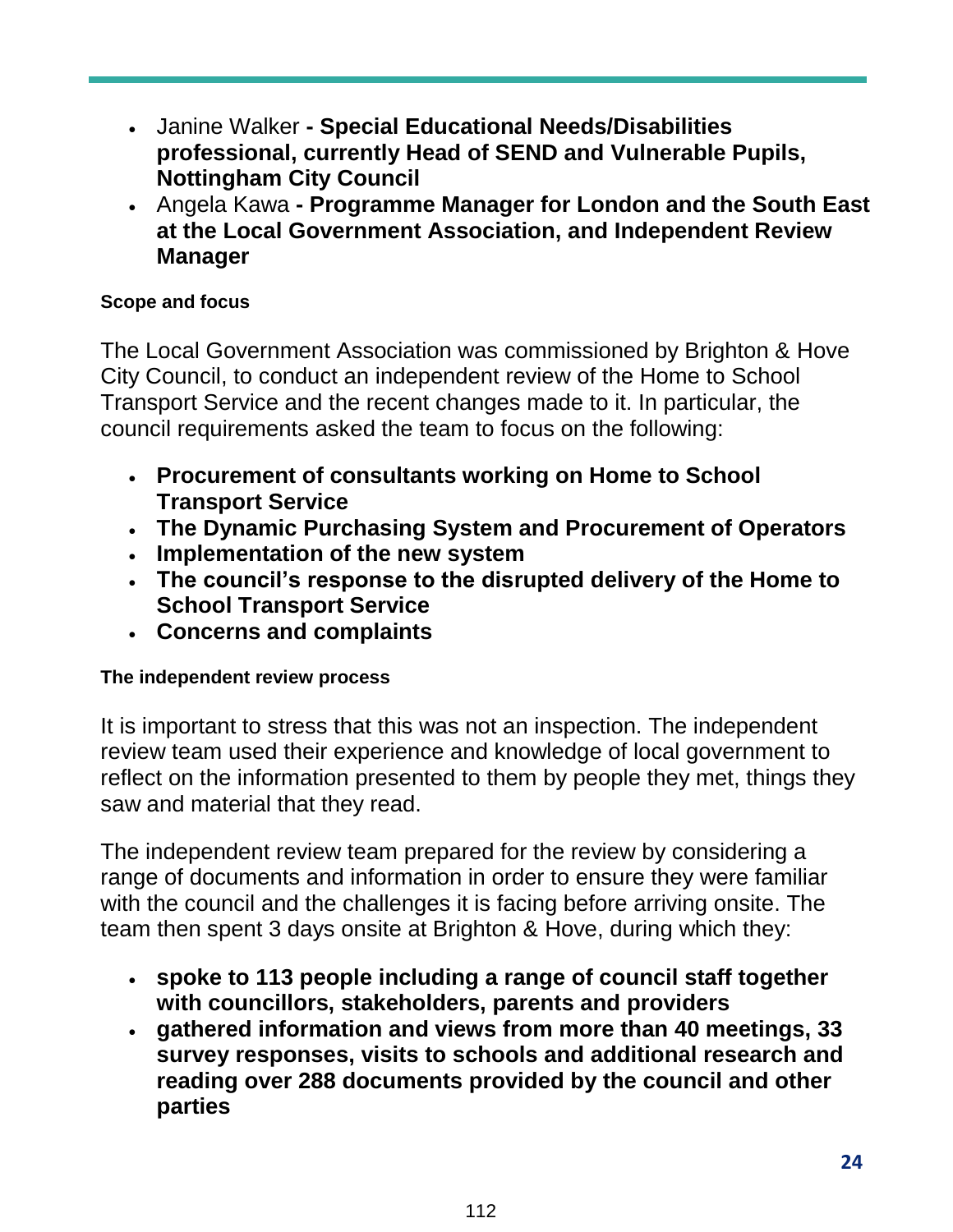#### **collectively spent more than 150 hours to determine their findings the equivalent of one person spending more than four weeks in Brighton & Hove**

This report provides a summary of the independent review team's findings. By its nature, the independent review is a snapshot in time. We appreciate that some of the feedback may be about matters the council are already addressing and progressing.

## 4. Main findings

#### **4.1. Procurement of consultants working on Home to School Transport Service**

Many interviewees expressed concerns about the procurement of the consultants working on the HTST service. These concerns primarily focused on the speed of the procurement, lack of political oversight, and the fact that Edge Public Solutions were the only bidder. The independent team understand from interviews with officers that the then

Lead Member had oversight of the decision. The independent review team also understand that the Lead Members and Council Leader were briefed about the decision, but the team have not seen any formal minutes of the relevant meeting.

Members also expressed concerns to the independent review team that the value of the contract was only just below the level at which it would need to be taken to committee. The very tight timescale imposed by the council meant that the involvement of members in the decision making, whilst technically within the legal procurement requirements, was very limited. Given the sensitivity of the decisions being made more consideration should have been given to briefing and involving members Member scrutiny should be welcomed, and in this case may well have raised relevant concerns about changing the procurement system with such little lead in time.

The independent review team were concerned that an evaluation report of the tender submitted by Edge Public Solutions was not completed. The team has seen written evidence that confirms this and confirms that concerns about the procurement process were raised repeatedly, and the risks highlighted internally. One email states that: 'Edge began providing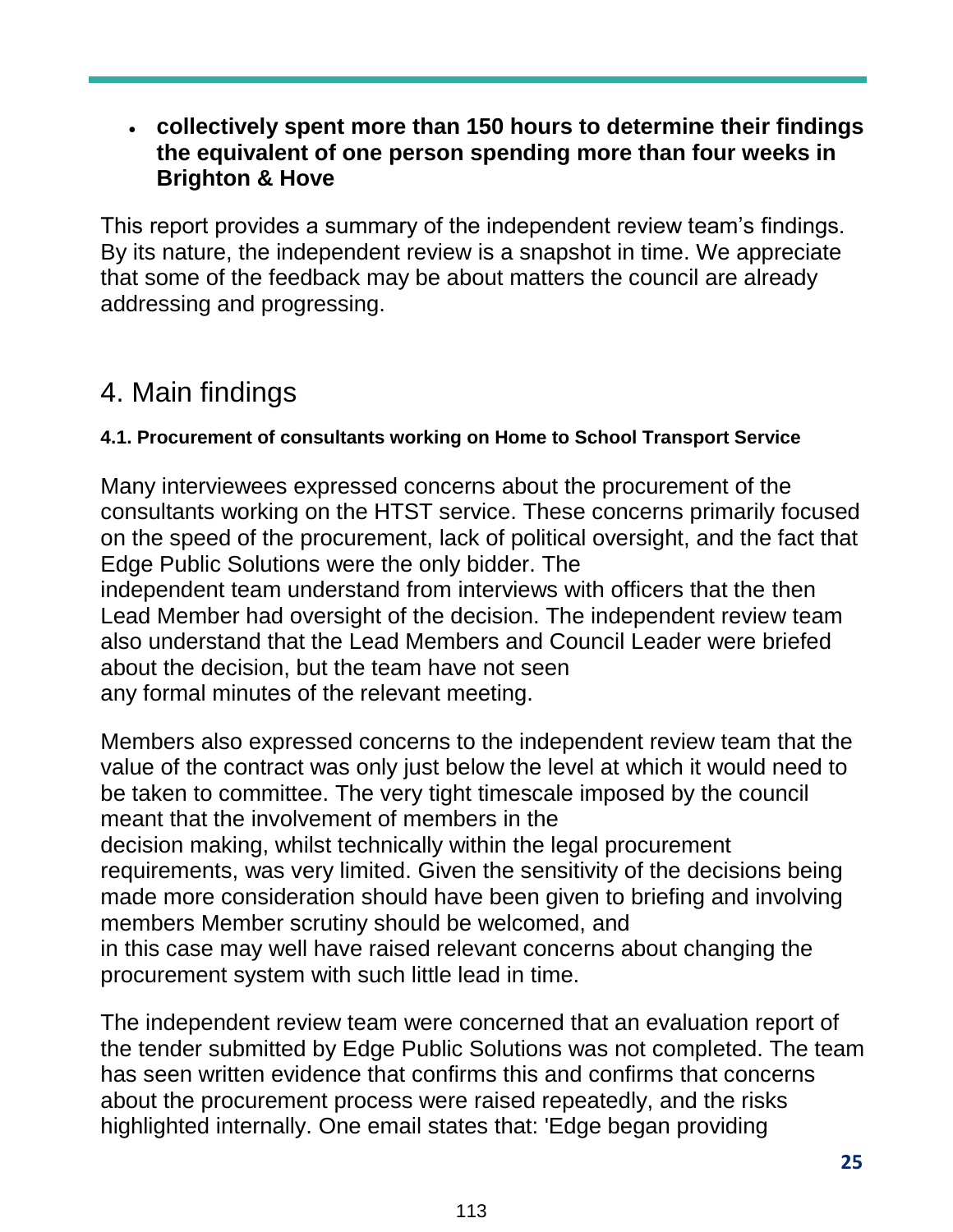consultancy services on 1st April 2019, despite the fact their proposal was incomplete and as you know the contract is still not signed, a risk that xx xxxx and I have highlighted on a number of occasions.'

The independent review team note that the decision to change the procurement method and engage Edge Public Solutions to do this, was undertaken during purdah (pre-election period) using urgency powers. We also noted that an internal audit report (dated 2 September 2019) states:

"The Director of FCL was advised that this was as a technical change to the procurement process rather than a change to the decision to tender the contracts. In addition, it was highlighted that if an additional PRG Committee were held, this would have coincided with local and European elections and the purdah period. Ultimately these considerations concluded with a Senior Lawyer advising the Executive Director of FCL that it would be appropriate to use urgency powers to make sure that the decision to change the procurement route was properly documented and authorised. We are therefore satisfied that this decision process was in accordance with existing council procedures and delegations."

The internal audit report also states that no business case was presented as to why the council should move to a Dynamic Purchasing System. Instead "a briefing report for Members and a presentation prepared for the Executive Leadership Team in March 2019 contains the key elements of a business case."

The report also notes that "council arrangements only require a formal business case if additional funding is required or the plans have financial implications for other directorates, in which case these are presented to the Modernisation Board. In this case, no additional funds are being requested as all set up costs are covered within the existing

budget. As a consequence, a formal business case was not required." The independent review team do not believe this is best practice.

The independent review team recommend that in future any significant changes to council services should have a formal business case, which is presented to senior managers and lead members. Decisions made on modernisations and significant changes must be thoroughly documented to ensure there is a clear audit trail and clear lines of accountability. The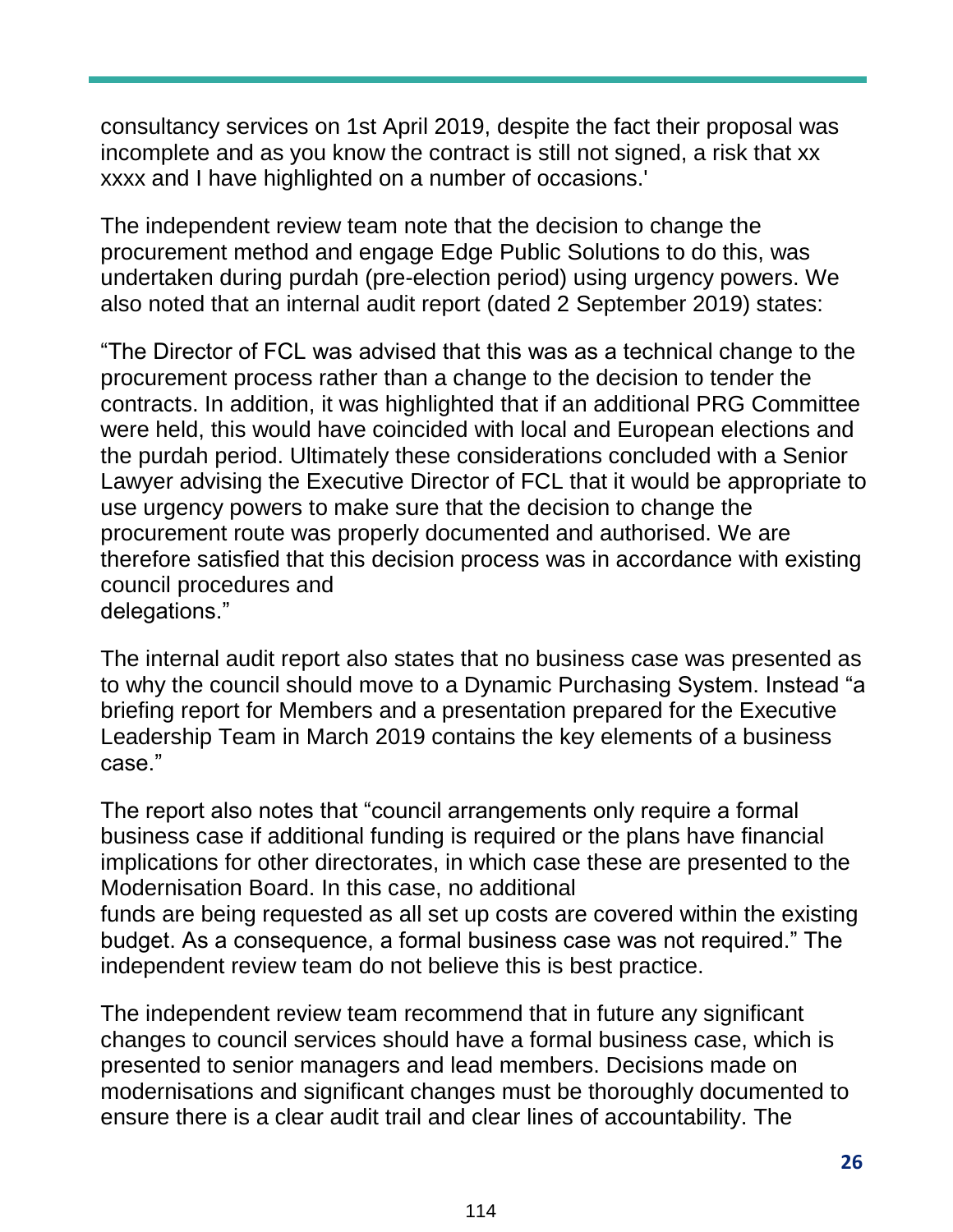professional advice of the procurement and legal teams should be given far greater consideration going forward. There should be a review of the modernisation board, its effectiveness and what matters go to it for consideration.

The independent review team were concerned that the decision t o proceed with the Dynamic Purchasing System was made in the spring of 2019, leaving the council and Edge Public Solutions only a few months to implement a new system, with new suppliers and new routes, in time for the new school year in September.

In our view, more consideration should have been given to extending the previous framework or issuing new contracts within the existing framework period, to give the council more time to properly consider the changes to the system. This would also have allowed more time to engage with key stakeholders such as parents, carers, and schools.

#### **4.2. The Dynamic Purchasing System and Procurement of Operators**

The timeframe to deliver the new dynamic purchasing system and to procure new operators was extremely tight. Edge Public Solutions repeatedly highlighted many challenges and potential risks to the council in their presentations: timetable to re-tender extremely tight, supplier stronghold, limited resources in the council's Home to School Transport team.

There was an overly ambitious timetable for implementation of the procurement system. The independent team judged that the programme timings were far too tight and that having so many key milestones just before the summer school holidays was inadvisable.

There was not sufficient time to deliver the significant changes being proposed without there being an impact on the service. The significant risks and challenges which had been identified do not appear to have been actively managed by the council.

The independent review team have seen clear evidence that concerns were raised about the procurement on the Dynamic Purchasing System being done too quickly.

There were also concerns raised about the suitability of the e-auction system, with one interviewee stating: "We would use e-auction for stationery, but these are people not pens." Health and safety considerations previously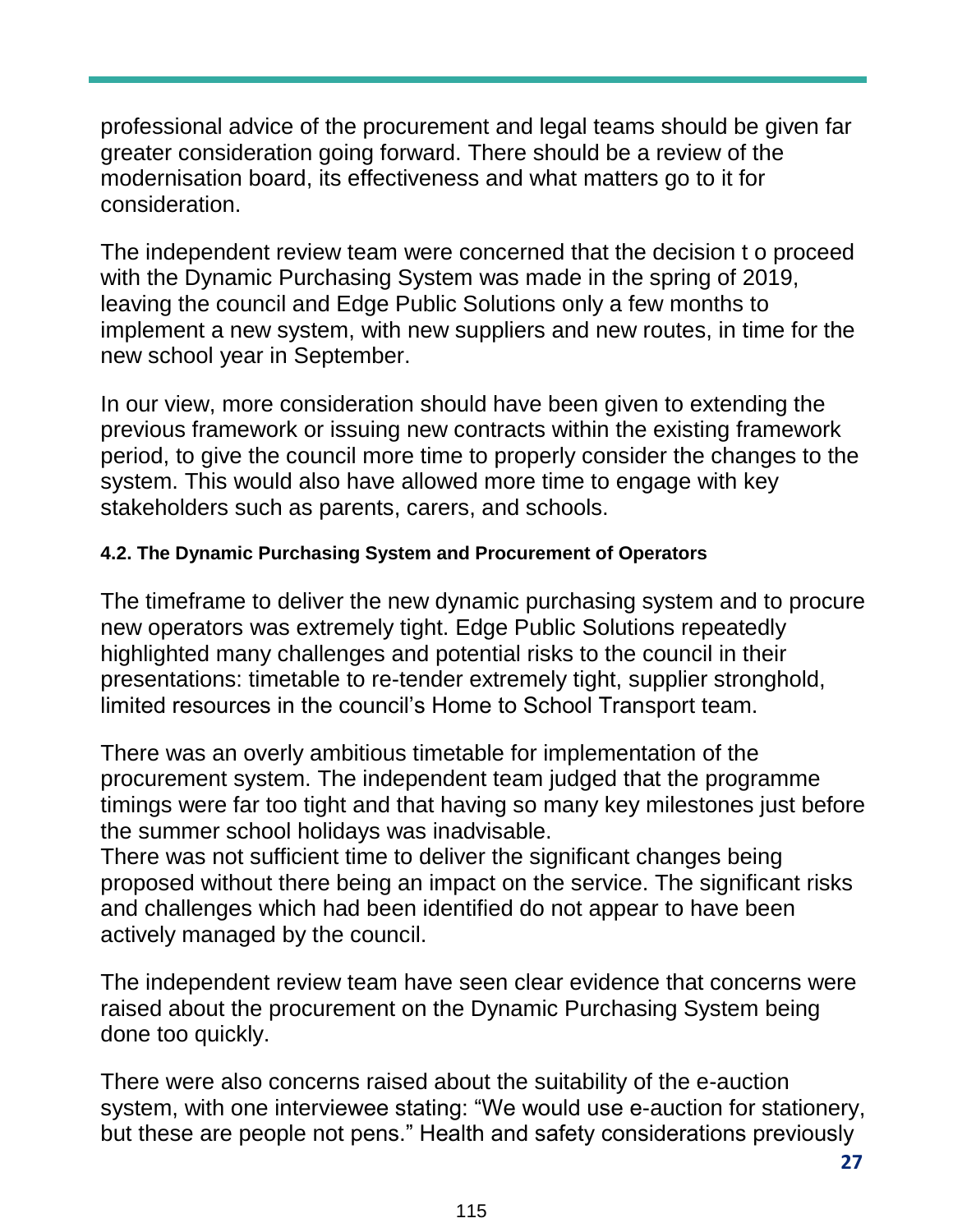highlighted in 2018, do not appear to have been fully considered during the procurement process.

Many providers also expressed dissatisfaction with the new system with many reporting difficultly using the system, there being little time ahead of the auction process to familiarise themselves with the system and there being insufficient information to accurately judge if they could provide the right vehicle for the routes. Providers also reported that the system allowed overbidding for routes indeed some providers reported that they were encouraged to overbid. As a result, a number of providers under estimated their success and won contracts that they subsequently were unable to deliver. In addition, providers reported conflicting advice from the council and Edge Public Solutions regarding whether routes could be sub-contracted.

#### **4.3. Implementation of the new system**

The implementation of the new system was very rushed. As a consequence, there was very little time to properly engage with parents/carers, children and young people and schools about the changes. This led to problems such as parents not having information in advance about new drivers and routes, schools not clearly understanding that it was their responsibility to escort children from transport into the classroom and drivers not understanding children's requirements.

The independent review team has had conflicting reports on the number of children who were adversely affected by the implementation of the changes with the first member briefing referring to 30 children What is clear is the impact, with one parent saying: I really think that if I hadn't have already given up work, the lack of transport at the beginning of term would have tipped me over the edge." Some children and young people were left without transport at all, late arrival of transport, experienced very long journeys or were mixed with other children in large vehicles when this was not appropriate.

As a result of some drivers and VPAs not being informed about children's special educational needs, some children were not adequately or safely supervised in vehicles once they arrived at school. Parents reported that on occasions drivers and VPAs called to collect a child from home not knowing the name of the child.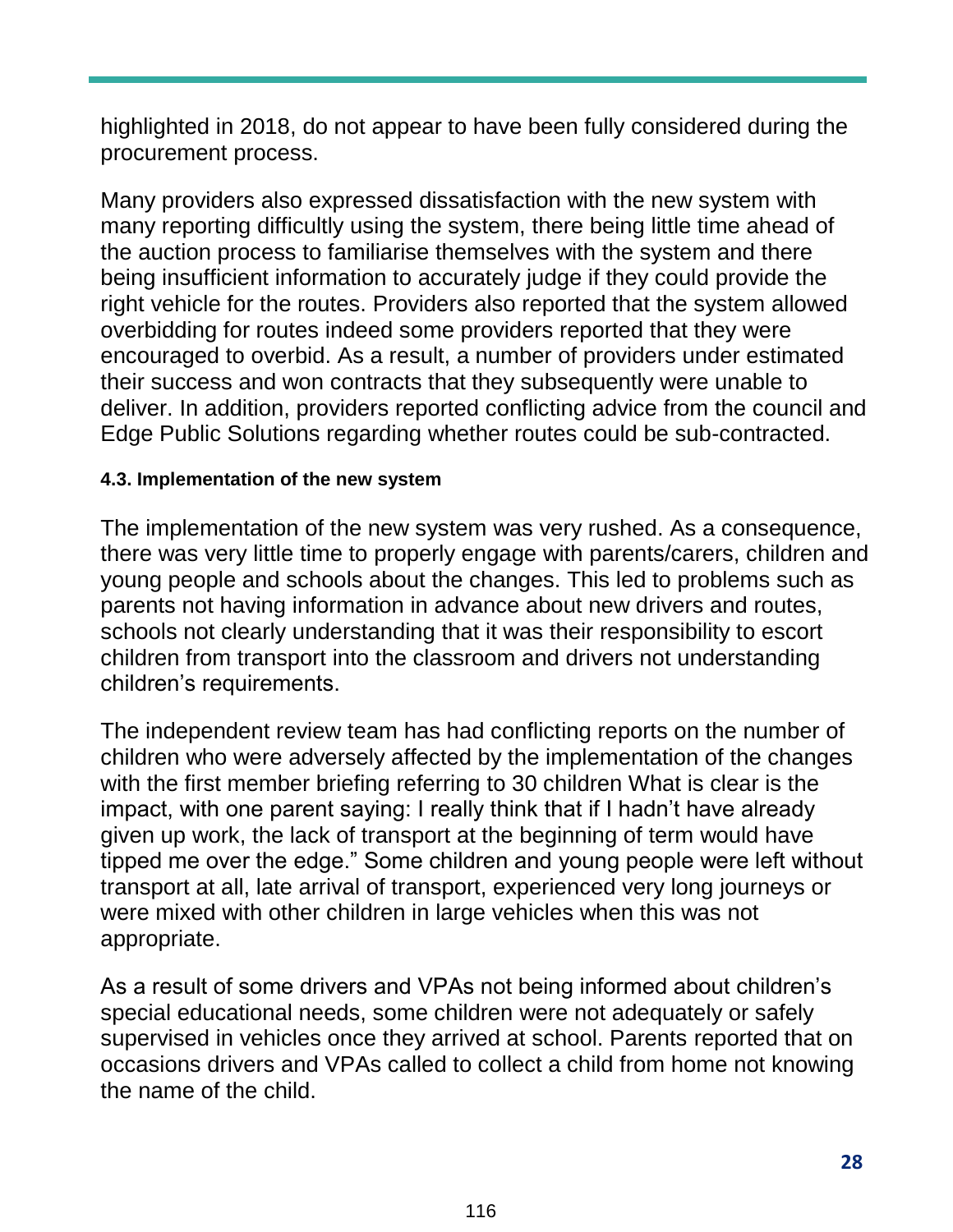Half of parents/carers who were surveyed by PaCC said they did not feel confident that their child was safe. There were a small number of potentially serious safeguarding incidents during the implementation of the new system:

- **one incident involved a driver advising a Headteacher that he had a "lost" child who had left the vehicle and was subsequently found by school staff**
- **one parent commented that she received a phone call late one night to say that there would be no taxi for her son the following morning, as the usual driver had been found to have insufficient insurance cover**
- **one parent said her son, in a wheelchair, was positioned in a multi-person vehicle, within striking distance of another child who lashed out at him (they were separated in school for this reason)**
- **one parent reported that they received a call from their child's school to say the child had been picked up, but no-one knew by whom and it took the Home To School Transport Service over an hour to find out where he was**

In addition, it was reported that a number of VPAs commenced contracts without DBS (Disclosure and Barring Service) checks and at the time of the review the team were informed that "almost all VPAs DBS checks had now been collated". Several parents mentioned the worry of putting their children into taxis when they had never met the driver/VPA before. A number of interviewees also raised concerns regarding licensing of contractors.

The independent review team found that pupil information sheet s were either not received by providers, arrived far too late or did not provide sufficient information for providers and drivers. When questioned by parents as to why they did not have pupil information sheets, drivers and escorts stated that data protection regulations (GDPR) meant that they were not allowed to see this information. As stated in the recommendations the council should consider streamlining their processes to ensure this information is updated as part of the regular annual review.

Many parents/carers expressed concern about the directive given to them that they should not have any direct contact with drivers/VPAs, but that all communication should be made via the HTST team. They saw this as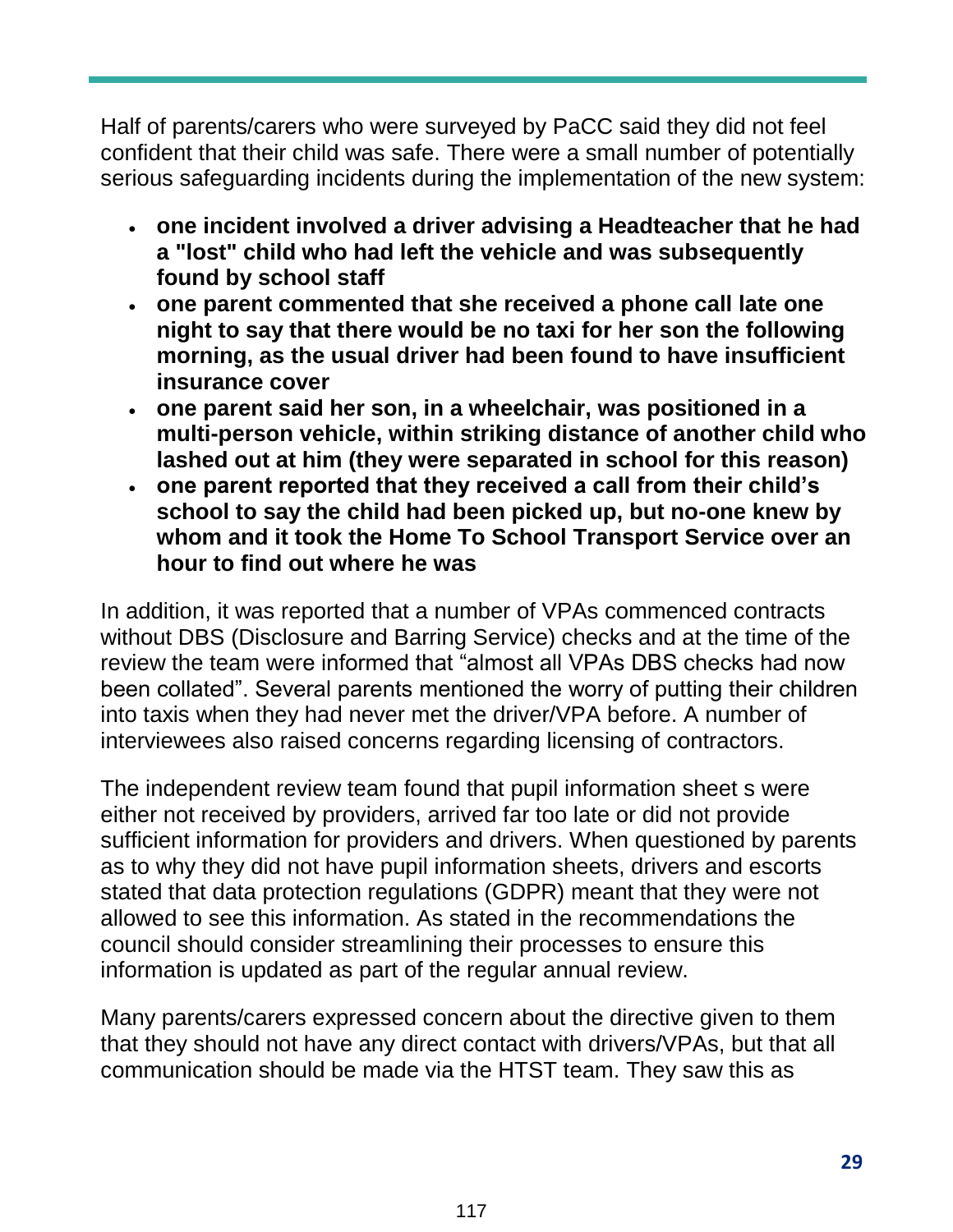inefficient and cumbersome; parents/carers overwhelmingly expressed a view that this should be remedied.

A number of providers decided not to take up routes, in some cases providers reported this was because the information on the children's needs had arrived and they found they did not have the right sort of vehicle for a particular wheelchair, in other cases the providers had over bid and could not deliver all of the routes. They also reported problems with the routing saying some of them were impractical. Given the tight timeframes, this had an impact on the service and caused a number of problems.

A further complication concerned the building works underway on each of the special school sites during the summer term delays in the programme were not anticipated and the ongoing building works and site restrictions created additional logistical challenges for transport providers and school staff at the start of term.

The independent review also found that as a result of Home to School Transport having been managed on behalf of the council by a local provider over many years, there was a loss of school transport expertise within the Council. As a consequence, the data held by the council regarding children's needs, routes and compatibility on shared transport was limited, incomplete and at times inaccurate.

The combination of all of these issues has meant that Brighton & Hove is still using a large number of individual taxis, as this was necessary in the aftermath of the implementation problems in order to ensure that children could get to school. This has meant that instead of achieving a reduced overspend on the Home to School Transport there has been an even greater overspend than had been projected if the council had kept the previous system. Indeed, the latest actual forecast budget position has identified an overspend this year of £0.967m (as of February 2020, figure provided post review based on the assumption of a one year extension to the previous contract). Therefore, the position has worsened by £0.393m for this financial year.

M any parents and children had their routines disturbed experienced disruption to their work and schooling, and were distressed by the problems 57% of parents who responded to the PaCC survey said they were either very dissatisfied or dissatisfied with the service a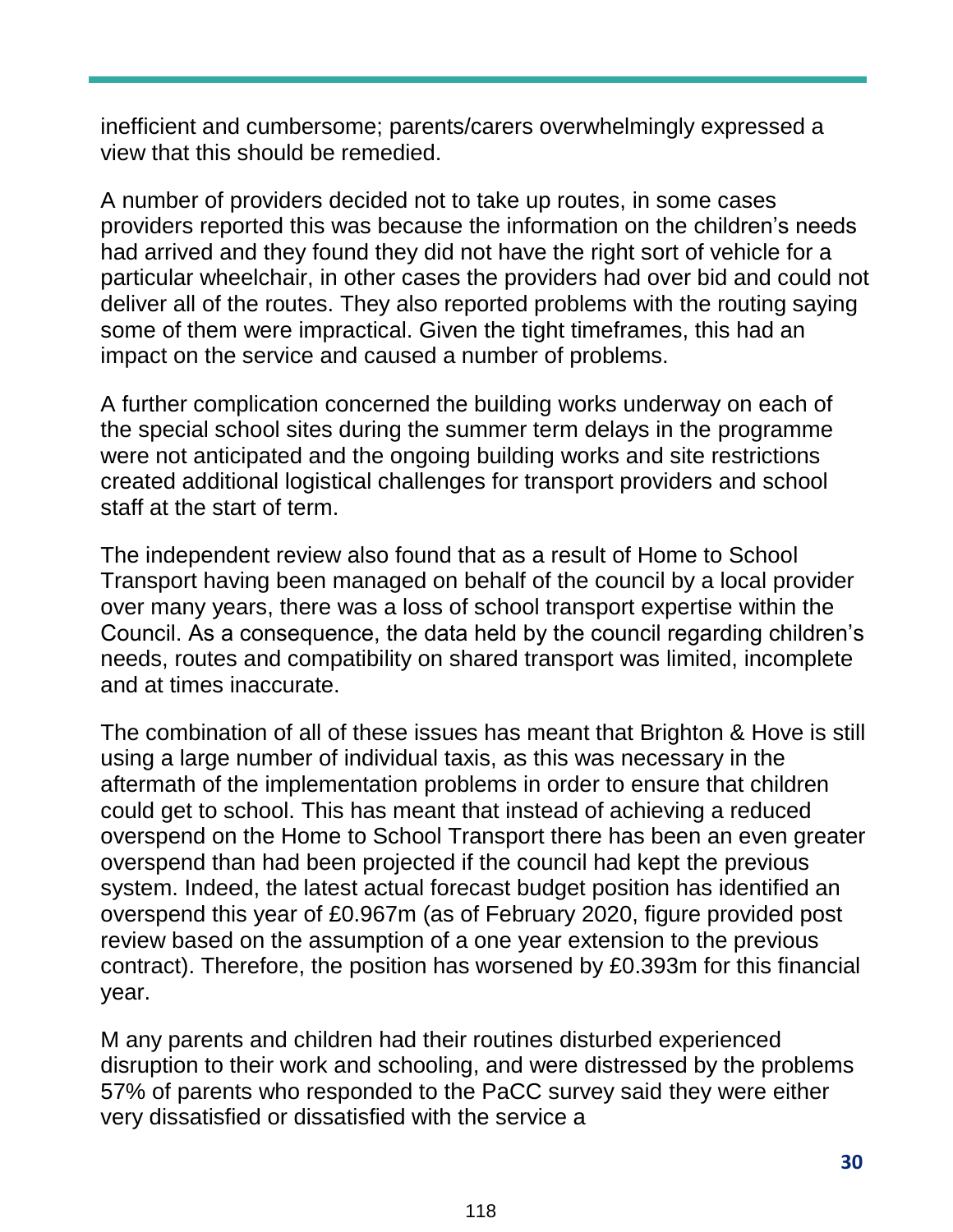third of parents /carers were satisfied or very satisfied with the new service. However, in general the implementation of the new service caused a host of problems to some families who are already facing challenges and need support.

#### **4.4. The council's response to the disrupted delivery of the Home to School Transport Service**

The independent review team found that there was not a clear picture of the impact of the changes to the service and therefore there was a delay in contacting affected groups. Once the scale of the problem became clear, frontline staff, in the words of one interviewee

"went above and beyond" to try and resolve the problems. However, it still took many weeks and in some cases months before children and young people who had been adversely affected by the implementation received suitable home to school transport. The significant impact on families and staff was underestimated.

There were a number of safeguarding issues as a result of the implementation of the new service. The council has now ensured that all the necessary checks have been undertaken but there was a point when the council could not confirm this was the case.

The council's communications team did not appear to have been given the correct information when they initially responded to member enquiries and produced member briefings therefore figures in the early member briefings were incorrect, this led to some break down in trust. The council's communications team were not forewarned of the scale of the change in advance and therefore were caught unawares when it became clear that the implementation of the new service had not gone well. Once they realised the scale of

the problem, they acted quickly to provide information and support to members dealing with media enquiries.

The council needs to develop a systematic response to crisis management and service continuity. There needs to be more consideration given to the impact of resources on other affected services. For example, communications, procurement, health and safety and legal. In the independent review team's judgement, the council had limited capacity to resource an internal crisis and manage its aftermath. Some interviewees also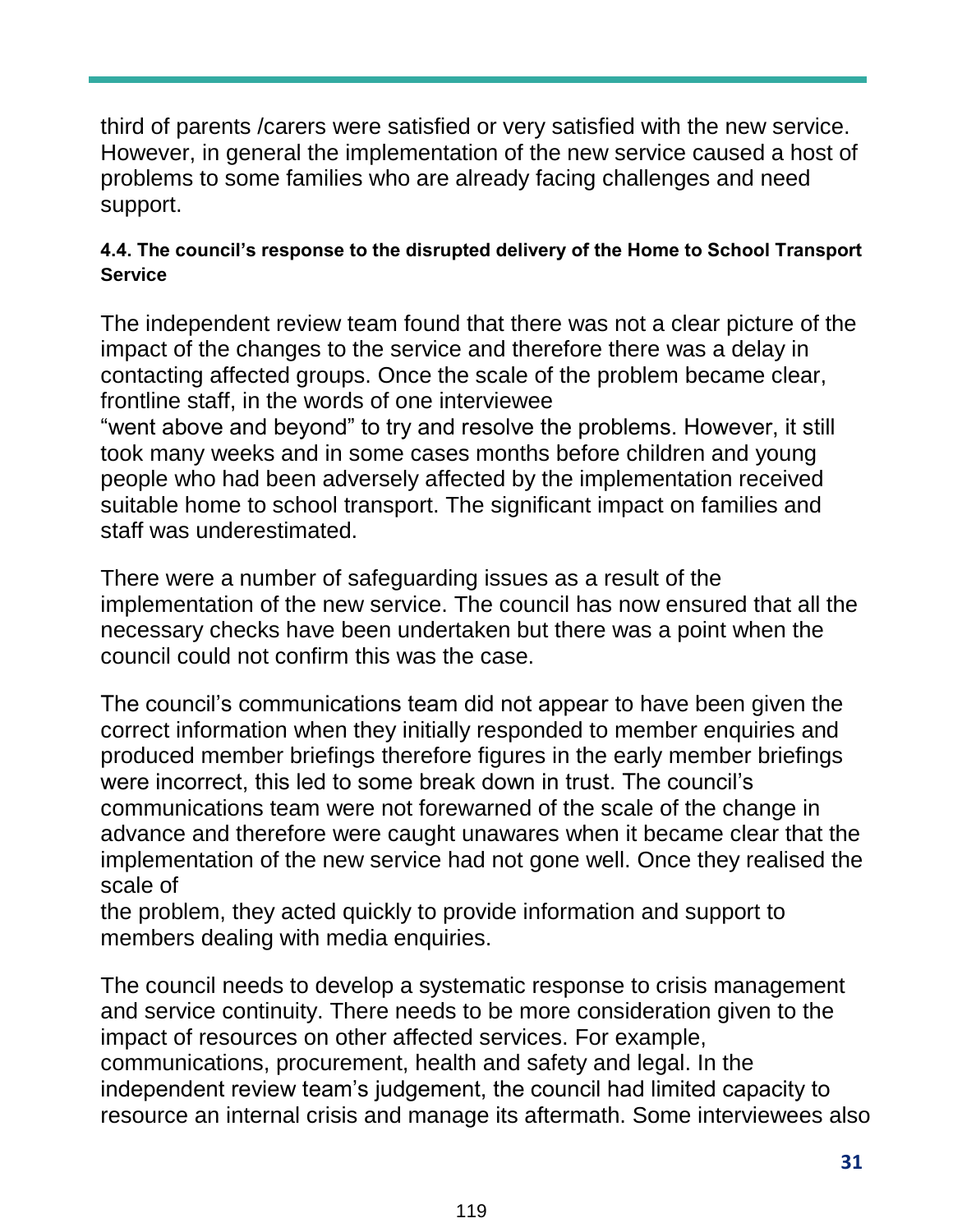reported that the corporate team were slow to understand the scale of the risks posed by the crisis.

The independent review team have serious concerns that the focus on improving Home To School Transport will lose momentum without robust programme management support and a better understanding of risk. In our judgement the level of corporate risk was not understood during this crisis.

#### **4.5. Concerns and complaints**

At one stage of the crisis the council was receiving approximately 200 emails and phone calls regarding home to school transport per day. There was clearly a significant impact on families and children, some coped well with the changes whilst others were very distressed. These were responded to, but the service was overwhelmed by the volume of enquires and complaints. Going forward, it is important that the council promotes high quality customer service contact with parents and other stakeholders.

Parents and carers rightly want clarity on the transport arrangements for September 2020. The independent review team found that parents did not know what the arrangements will be in September as a result, parents were anxious about whether routes will be re-tendered and changed. The council urgently needs to communicate clearly their future plans for the Home To School Transport Service.

The comment of one parent was typical of many "hopefully lessons have been learned and we won't have a repeat of this fiasco again next September…parents are going to struggle to trust the system again for some time." Although senior leaders gave public apologies for the stress and disruption that had been caused at the time of the crisis many parents felt strongly that senior leaders had not apologised in a meaningful way to affected families and without this they felt that it was difficult to move on.

Parent/carer anxieties about future travel arrangements appear to have become such a strong focus that other priorities around SEND have not progressed, for example SEND policy. Clear information and reassurance about travel arrangements for parents/carers is required, in order to engage them in meaningful co production about wider SEND issues, of which travel is one element.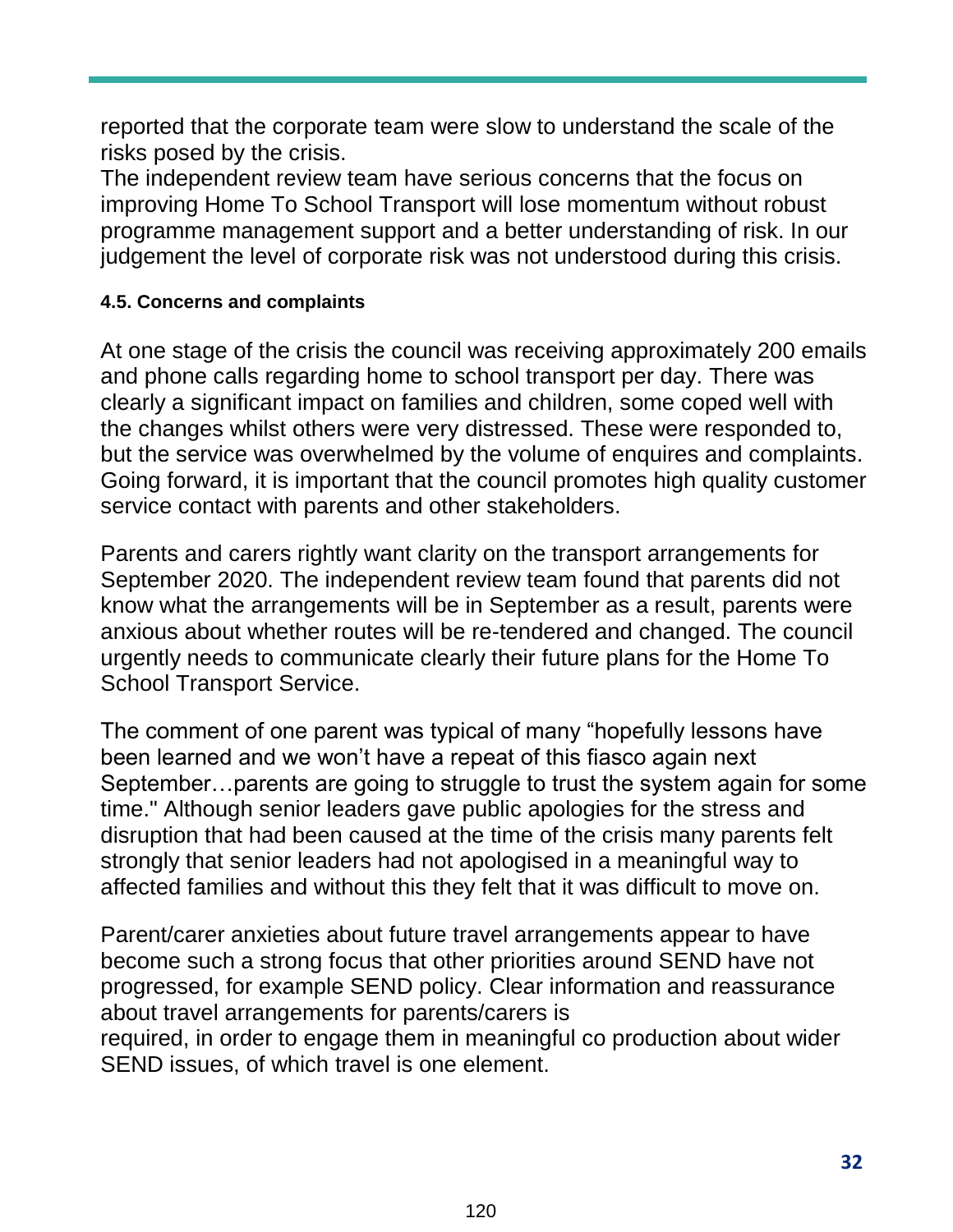Members are also clearly concerned about the new system, the procurement and implementation. More than one member referred to it as "a botched process". In our interviews some members expressed their frustration that they could not get accurate information from the council and that many parents and carers had contacted them in distress during the midst of the crisis. The member briefings were welcomed but undermined by the inaccurate information provided. This seems to have been a result of a lack of data being in one place that was easily accessible. We are aware the council has a new IT system for Home to School Transport, the council must ensure that information it stores is correct and easily accessible to the appropriate staff.

Some opposition members also expressed concerns that they had resorted to using Freedom of Information request s to get information from the council, as information had not been forthcoming via the usual routes such as emailing officers for information. It should also be noted that the internal audit report referenced above was compiled following a concern raised by backbench councillors.

The council has produced a detailed lessons learnt report (January 2020). The independent review team considers that while the analysis is helpful, and the 11 proposed actions are to be welcomed, the report does not fully recognise the extent of the internal systems failure. The mitigating factors described in the report were largely within the control of the council and should have been foreseen.

The independent review team also understand that a Council committee is due to consider the changes to the service and examine what went wrong and what changes need to be made.

### 5. Next steps

The independent review team appreciate that senior officers and political leaders will want to reflect on the findings within this report in order to determine how the council wishes to take things forward.

The independent review team have identified a number of key recommendations, some of which the council may already have in hand. We recommend that the council's response to these recommendations includes